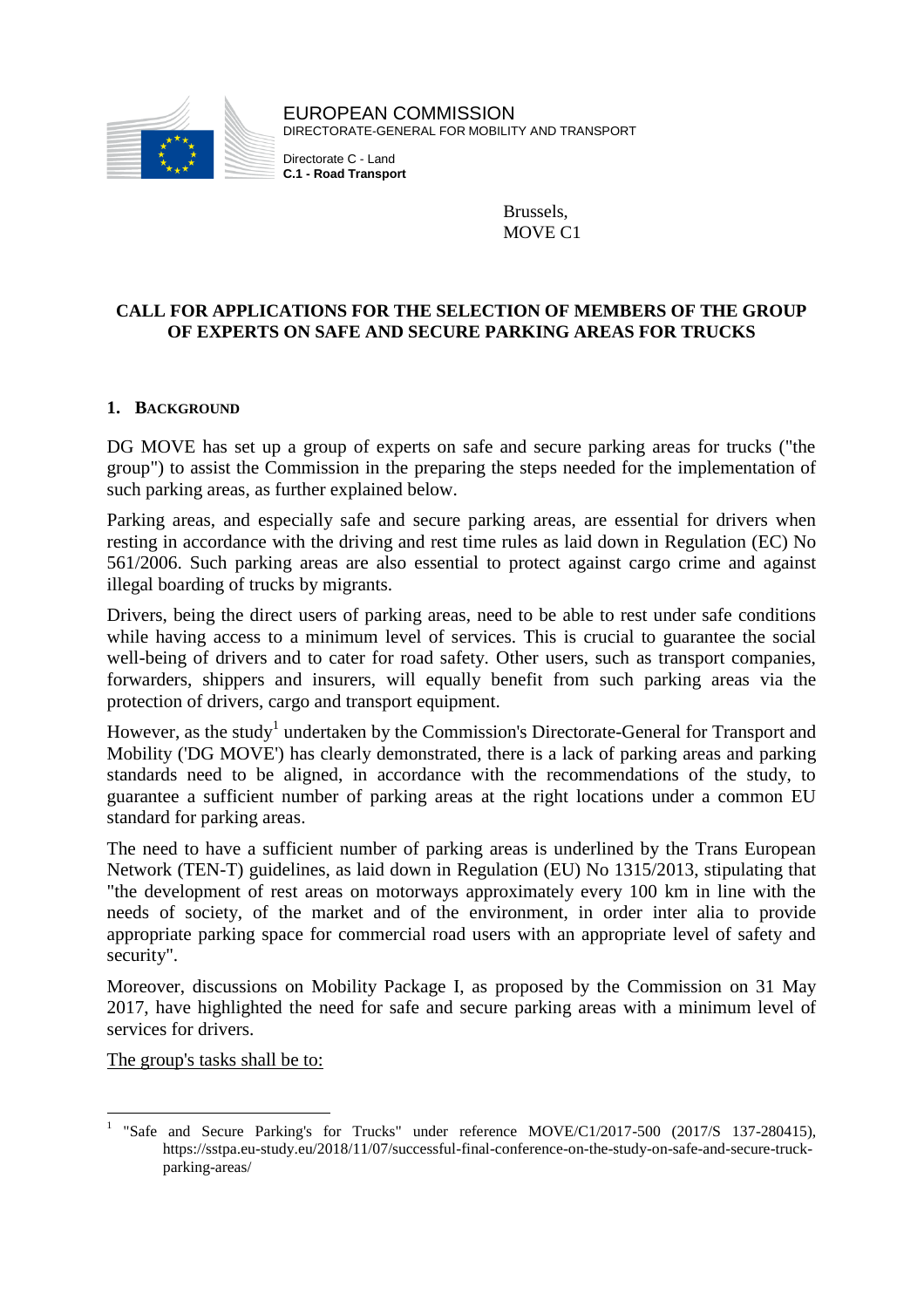a) Provide advice and support to the Commission on the implementation of the recommendations of the above-mentioned study as well as of the TEN-t guidelines.

b) Elaborate and propose measures to ensure compliance with the common standards for safe and secure parking areas, as proposed by the above mentioned study, in particular as regards auditing, certification, complaint handling and needs for refinement/adjustment of the standard.

c) Develop technical requirements for such safe and secure parking areas in the early preparation of possible future EU legislation following up from the Mobility Package I. The Commission is calling for applications with a view to selecting members of the group other than Member States' authorities.

#### **2. FEATURES OF THE GROUP**

#### **2.1. Composition**

Members of the group shall be:

a) Individuals appointed in their personal capacity who are experts in the field related to safe and secure parking areas (Type A members).

b) Individuals appointed to represent a common interest shared by stakeholders in the field related to safe and secure parking areas (Type B members).

c) Organisations, such as companies or associations with a proven interest and expertise in the field related to safe and secure parking areas (Type C members).

d) Member States' authorities

Members appointed in a personal capacity shall act independently and in the public interest.

Members appointed to represent a common interest shall not represent an individual stakeholder, but a policy orientation common to different stakeholder organisations.

Member States' authorities and organisations shall nominate their representatives and shall be responsible for ensuring that their representatives provide a high level of expertise. DG MOVE may refuse the nomination of a representative by an organisation if it considers this nomination inappropriate in light of the requirements specified in chapter 4 of this call. In such case, the organisation concerned shall be asked to appoint another representative. DG MOVE may ask organisations, which have nominated more than one representative, that only one of them attends a specific meeting, should it be justified for reasons of space availability.

# **2.2. Appointment**

Members shall be appointed by the Director General of DG MOVE from applicants complying with the requirements referred to in chapter 4 of this call.

Members shall be appointed for two years. They shall remain in office until the end of their term of office.

Registration in the Transparency Register is required in order for individuals representing a common interest and organisations to be appointed.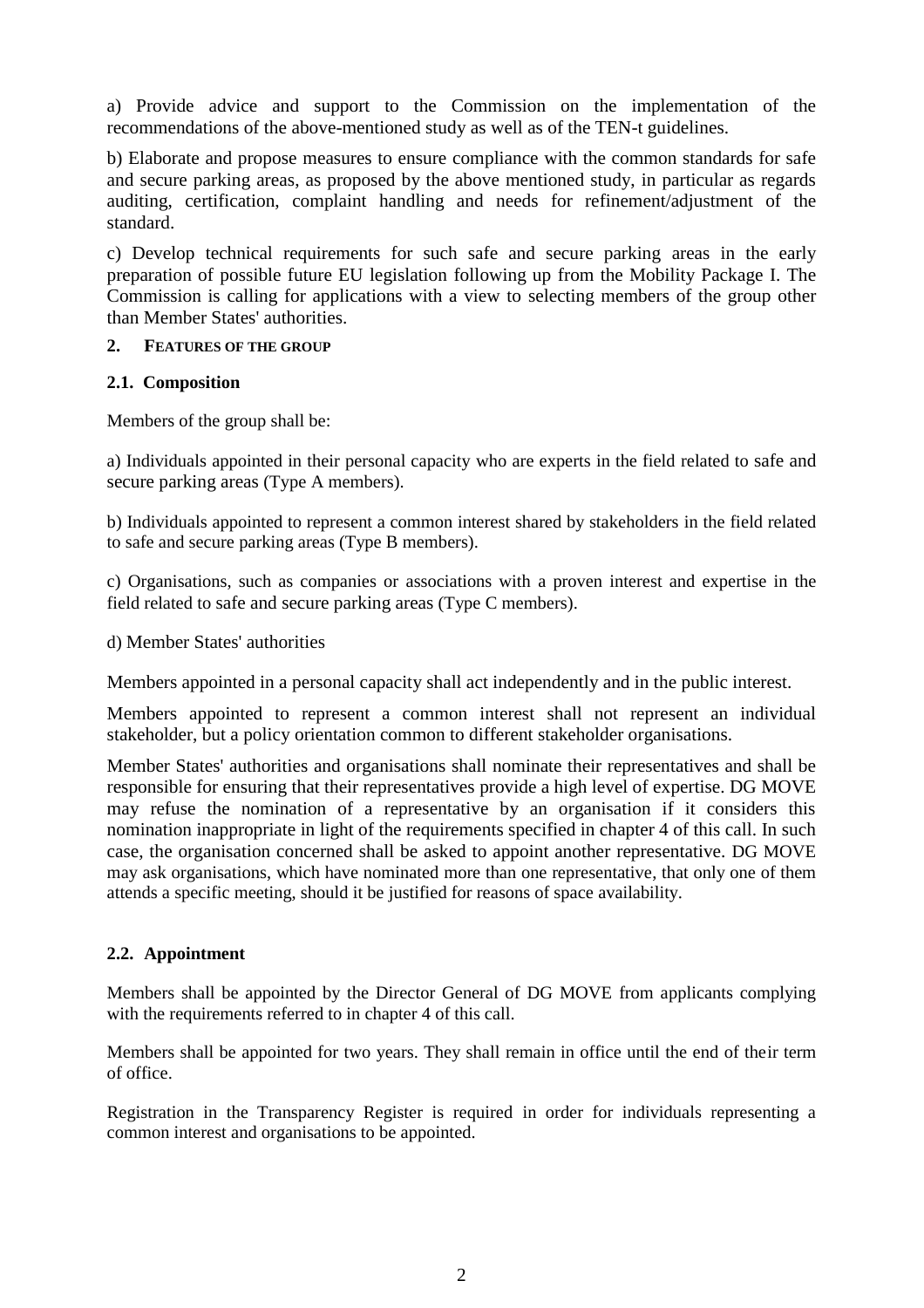Members who are no longer capable of contributing effectively to the group's deliberations, who in the opinion of DG MOVE do not comply with the conditions set out in Article 339 of the Treaty on the functioning of the European Union or who resign, shall no longer be invited to participate in any meetings of the group and may be replaced for the remainder of their term of office.

#### **2.3. Rules of engagement and operation of the group**

The group shall be chaired by a representative of DG MOVE.

The group shall act at the request of DG MOVE, in compliance with the Commission's horizontal rules on expert groups<sup>2</sup> ('the horizontal rules').

In principle, the group shall meet 3-4 times per year on Commission premises. DG MOVE shall provide secretarial services.

Members and members' representatives should be prepared to attend meetings systematically, to contribute actively to discussions in the group, to be involved in preparatory work ahead of meetings, to examine and provide comments on documents under discussion, and to act, as appropriate, as 'rapporteurs' on an ad hoc basis.

As a general rule, working documents will be drafted in English and meetings will be also conducted in English.

The group shall adopt its opinions, recommendations or reports by consensus.

In agreement with DG MOVE, the group may, by simple majority of its members, decide that deliberations shall be public.

DG MOVE intends to set up a sub-group for the purpose of examining technical issues on the basis of terms of reference defined by the DG MOVE. This sub-group shall be composed of members referred to in chapter 2.1 a), b) and c). It shall operate in compliance with the horizontal rules and shall report to the group.

Participants in the activities of the group and sub-groups shall not be remunerated for the services they offer. Travel and subsistence expenses incurred by participants in the activities of the group and sub-groups shall not be reimbursed by the Commission.

The members of the group and sub-groups and their representatives, as well as invited experts and observers, are subject to the obligation of professional secrecy, which by virtue of the Treaties and the rules implementing them, applies to all members of the institutions and their staff, as well as to the Commission's rules on security regarding the protection of Union classified information, laid down in Commission Decisions (EU, Euratom)  $2015/443<sup>3</sup>$  and  $2015/444<sup>4</sup>$ . Should they fail to respect these obligations, the Commission may take all appropriate measures.

On a proposal by, and in agreement with, DG MOVE the group shall adopt its rules of procedure on the basis of the standard rules of procedure for expert groups.

 $\overline{a}$  $2^2$  C(2016) 3301.

<sup>3</sup> Commission Decision (EU, Euratom) 2015/443 of 13 March 2015 on Security in the Commission (OJ L 72, 17.3.2015, p. 41).

<sup>4</sup> Commission Decision (EU, Euratom) 2015/444 of 13 March 2015 on the security rules for protecting EU classified information (OJ L 72, 17.3.2015, p. 53).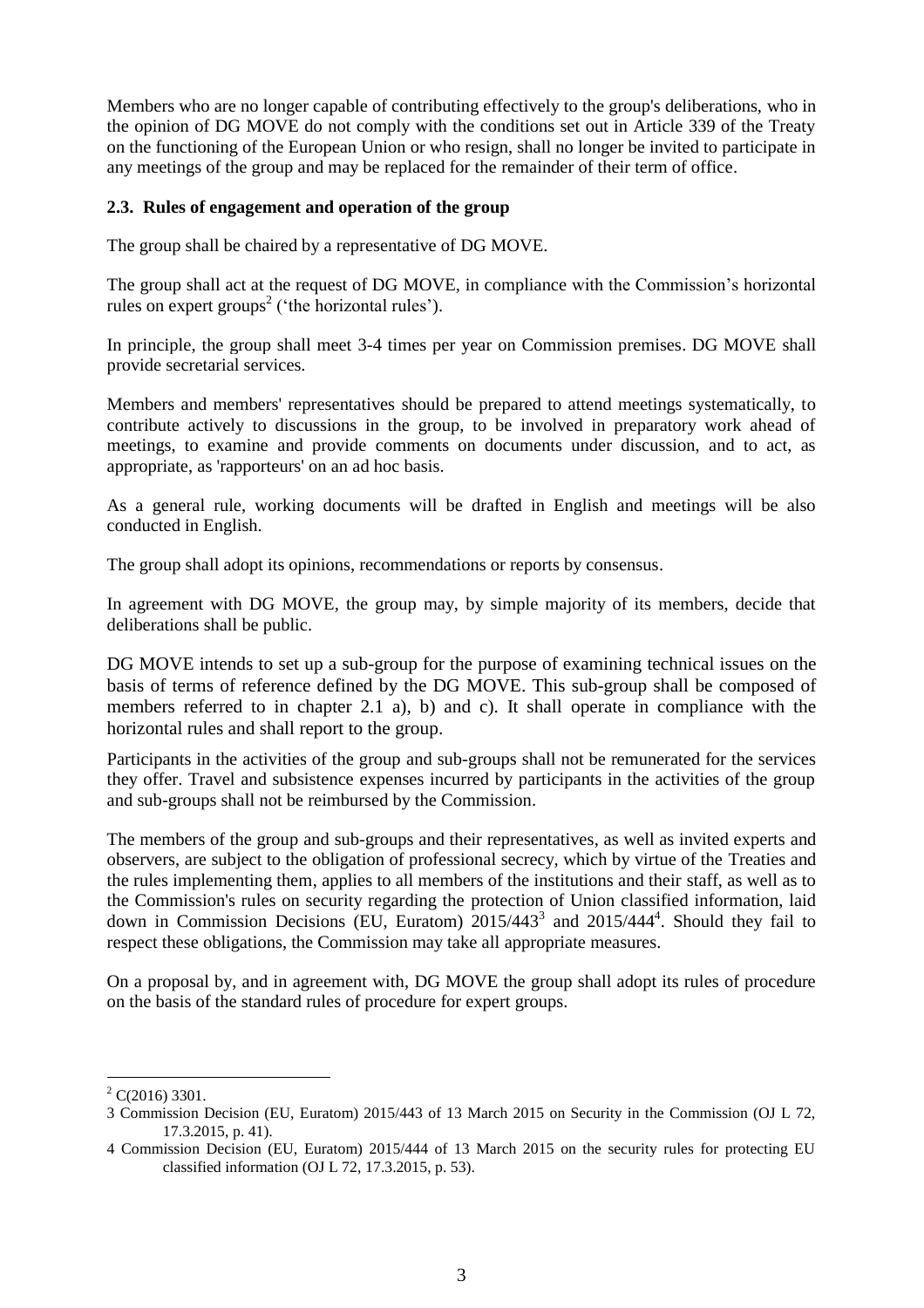DG MOVE may invite experts with specific expertise with respect to a subject matter on the agenda to take part in the work of the group or sub-groups on an ad-hoc basis.

Individuals, organisations and public entities may be granted an observer status, in compliance with the horizontal rules, by direct invitation. Organisations and public entities appointed as observers shall nominate their representatives. Observers and their representatives may be permitted by the Chair to take part in the discussions of the group and provide expertise. However, they shall not participate in the formulation of recommendations or advice of the group.

#### **2.4. Transparency**

The group shall be registered on the Register of Commission expert groups and other similar entities ('the Register of expert groups').

As concerns the group composition, DG MOVE shall publish the following data on the Register of expert groups:

- the name of individuals appointed in a personal capacity;

- the name of individuals appointed to represent a common interest; the interest represented shall be disclosed;

- the name of member organisations; the interest represented shall be disclosed;

- the name of Member States' authorities and Member States' representatives;
- the name of observers.

DG MOVE shall make available all relevant documents, including the agendas, the minutes and the participants' submissions on the Register of expert groups. In particular, DG MOVE shall ensure publication of the agenda and other relevant background documents in due time ahead of the meeting, followed by timely publication of minutes. Exceptions to publication shall only be foreseen where it is deemed that disclosure of a document would undermine the protection of a public or private interest as defined in Article 4 of Regulation (EC) No 1049/2001<sup>56</sup>.

Personal data shall be collected, processed and published in accordance with Regulation (EC) No 45/2001<sup>7</sup> .

#### **3. APPLICATION PROCEDURE**

 $\overline{a}$ 

Interested individuals and organisations are invited to submit their application to the European Commission, DG MOVE.

<sup>5</sup> Regulation (EC) No 1049/2001 of the European Parliament and of the Council of 30 May 2001 regarding public access to European Parliament, Council and Commission documents (OJ L145, 31.5.2001, p. 43).

<sup>&</sup>lt;sup>6</sup> These exceptions are intended to protect public security, military affairs, international relations, financial, monetary or economic policy, privacy and integrity of the individual, commercial interests, court proceedings and legal advice, inspections/investigations/audits and the institution's decision-making process.

<sup>7</sup> Regulation (EC) No 45/2001 of the European Parliament and of the Council of 18 December 2000 on the protection of individuals with regard to the processing of personal data by the Community institutions and bodies and on the free movement of such data (OJ L 8, 12.1.2001, p. 1).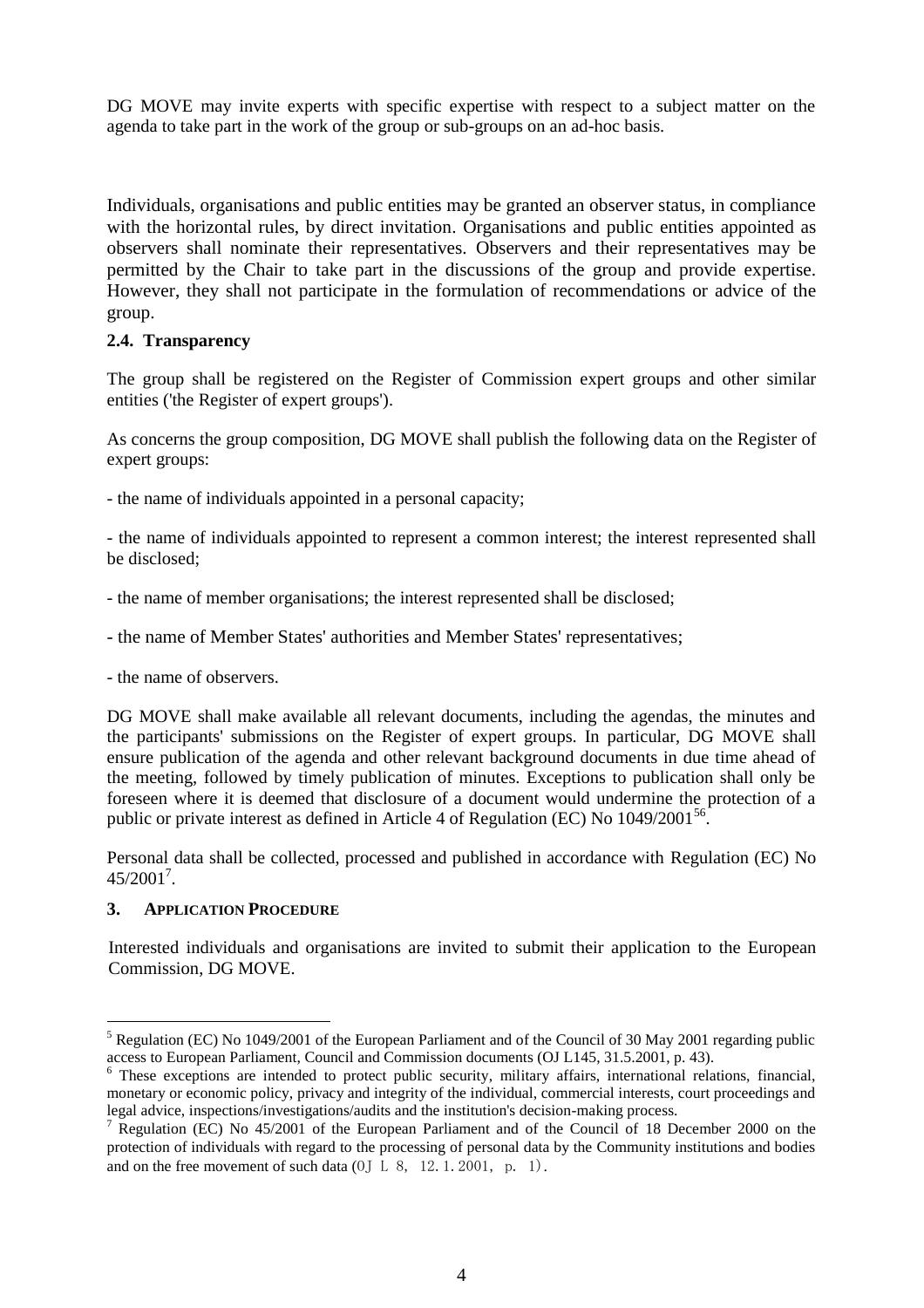Applications must be completed in one of the official languages of the European Union. However, applications in English would facilitate the evaluation procedure. Should another language be used, it would be desirable to include a summary of the relevant information in English.

Organisations shall indicate the name of their representatives in the group.

An application will be deemed admissible only if it is sent by the deadline and includes the documents referred to below. All documents submitted by applicants should be duly filled in, legible, signed and numbered sequentially.

#### Supporting documents

Each application shall include the following supporting documents:

- a cover letter explaining the applicant's motivation for answering this call and stating what contribution the applicant could make to the group;
- a classification form duly filled in specifying the member category for which the application is made (Annex I)
- a selection criteria form duly filled in documenting how the applicant fulfils the selection criteria listed in chapter 4 of this call (Annex II).

For individuals applying to be appointed as Type A or B members, as well as for individuals indicated by organisations as their representatives, a curriculum vitae (CV) shall also be provided, preferably not exceeding three pages. All CVs shall be submitted in the European format [\(https://europass.cedefop.europa.eu/en/documents/curriculum-vitae/templates](https://europass.cedefop.europa.eu/en/documents/curriculum-vitae/templates-instructions)[instructions\)](https://europass.cedefop.europa.eu/en/documents/curriculum-vitae/templates-instructions).

Individuals applying to be appointed as Type A members must disclose any circumstances that could give rise to a conflict of interest by submitting a declaration of interest ('DOI') form on the basis of the standard DOI form for expert groups attached to this call. Submission of a duly completed DOI form is necessary in order to be eligible to be appointed in a personal capacity. DG MOVE shall perform the conflict of interest assessment in compliance with Article 11 of the horizontal rules.

Additional supporting documents (e.g. publications) may be requested at a later stage.

#### Deadline for application

The duly signed applications must be sent by 31.01.2019 at the latest. The date of sending will be established as follows:

- Where applications are sent by e-mail to the following e-mail address: MOVE-C1-SECRETARIAT@ec.europa.eu, the date of the e-mail will be the date of sending.
- Where applications are sent by post to the following address: European Commission, DG MOVE, Unit C.1 secretariat – Rue Jean-André de Mot 28, B-1049 Brussels, the postmark will be considered the date of sending
- Where applications are hand-delivered to the following address: European Commission, DG MOVE, Unit C.1 secretariat – Rue Jean-André de Mot 28, the date on the receipt given upon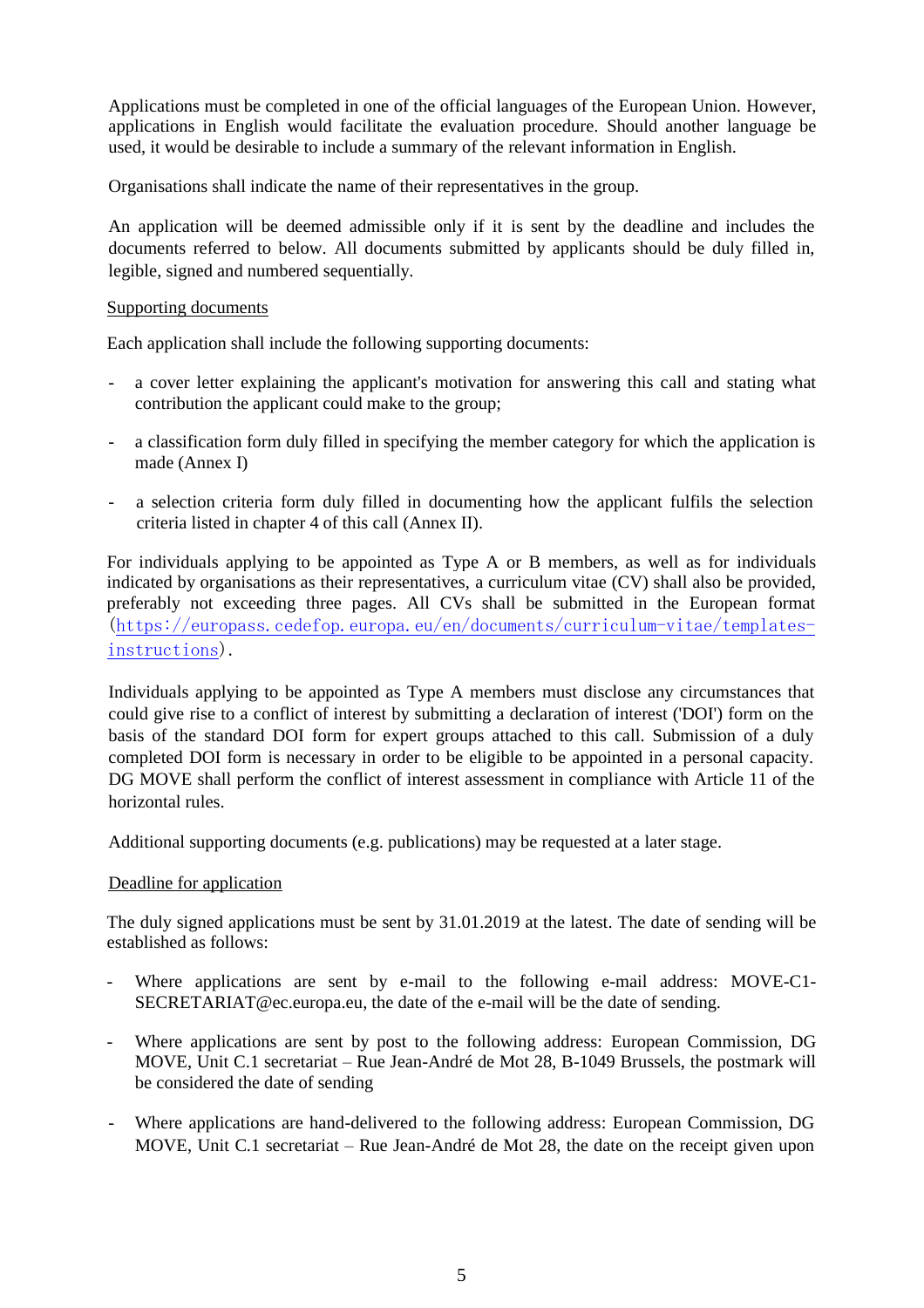delivery will be considered the date of sending.

# **4. SELECTION CRITERIA**

DG MOVE will take the following criteria into account when assessing applications, in particular criteria a):

a) Proven and relevant competence and experience on the needs of users in relation to safe and secure parking areas, both from service, safety and security perspectives;

b) Proven and relevant competence and experience in technical aspects related to safe and secure parking areas, such as intrusion prevention, CCTV cameras and lightning;

c) Proven and relevant competence and experience in aspects related to certification and auditing, preferably in relation to safe and secure parking areas or similar topics;

d) Proven capacity to represent effectively the position shared by stakeholders (individuals applying to be appointed in order to represent a common interest only);

e) Good knowledge of the English language allowing active participation in the discussions.

#### **5. SELECTION PROCEDURE**

The selection procedure will consist of an assessment of the applications performed by DG MOVE against the selection criteria listed in chapter 4 of this call, followed by the establishment of a list of the most suitable applicants, and concluded by the appointment of the members of the group.

When defining the composition of the group, DG MOVE shall aim at ensuring, as far as possible, a high level of expertise, as well as a balanced representation of relevant know how and areas of interest, while taking into account the specific tasks of the group, the type of expertise required, as well as the relevance of the applications received.

When individual experts are appointed, either in their personal capacity or to represent a common interest, DG MOVE shall seek to ensure both geographical and gender balance.

For any further information please contact Mr Frederik Rasmussen, e-mail: MOVE-C1-PARKING [@ec.europa.eu](mailto:bernardo.martinez@ec.europa.eu)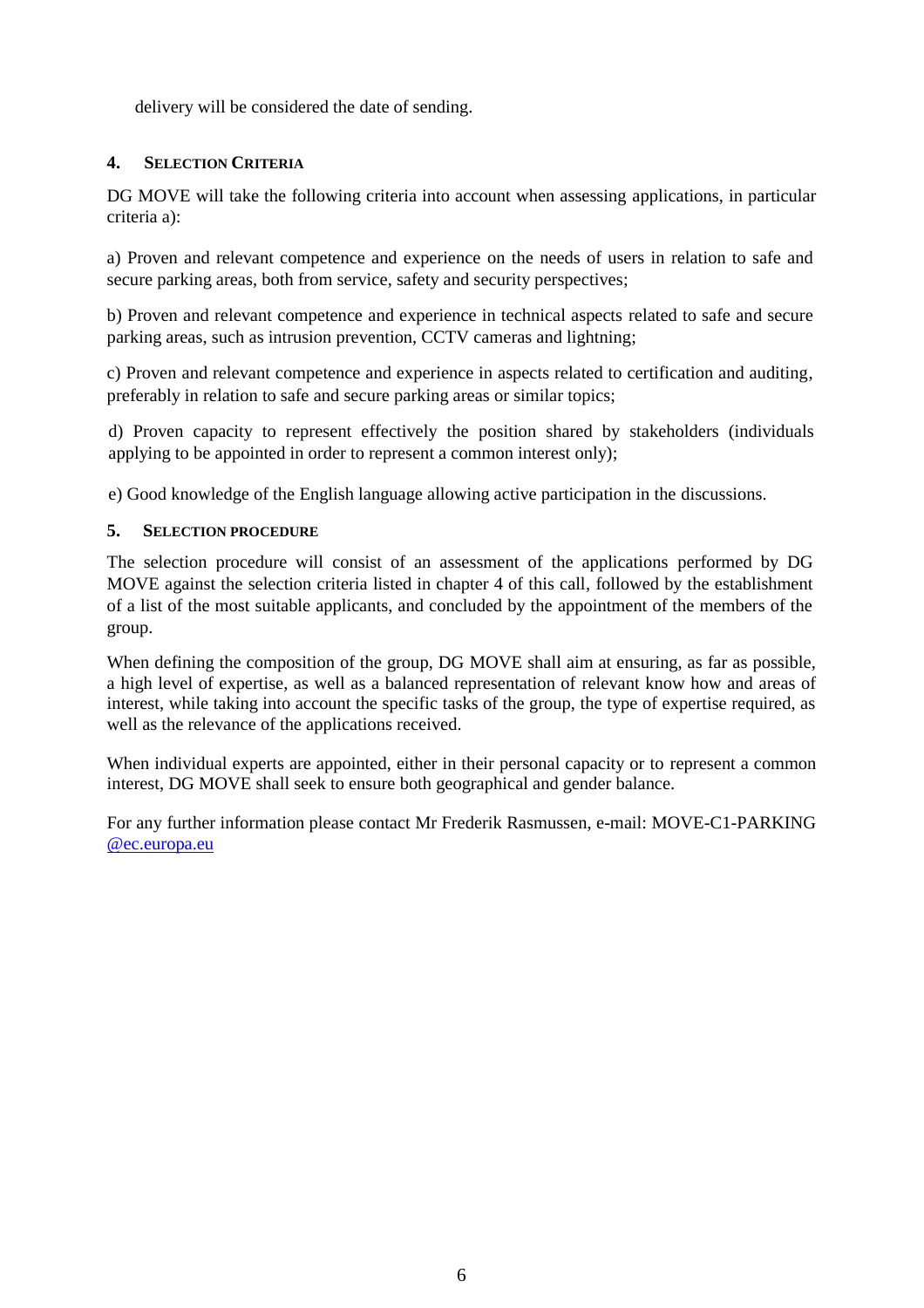#### Annexes:

- Annex I: Classification form
- Annex II:Selection criteria form
- Annex III:Standard declaration of interests $8$
- Annex IV:Guidance for filling in the declaration of interests<sup>9</sup>
- Annex V:Privacy statement

 $\overline{a}$ 

<sup>9</sup> Idem.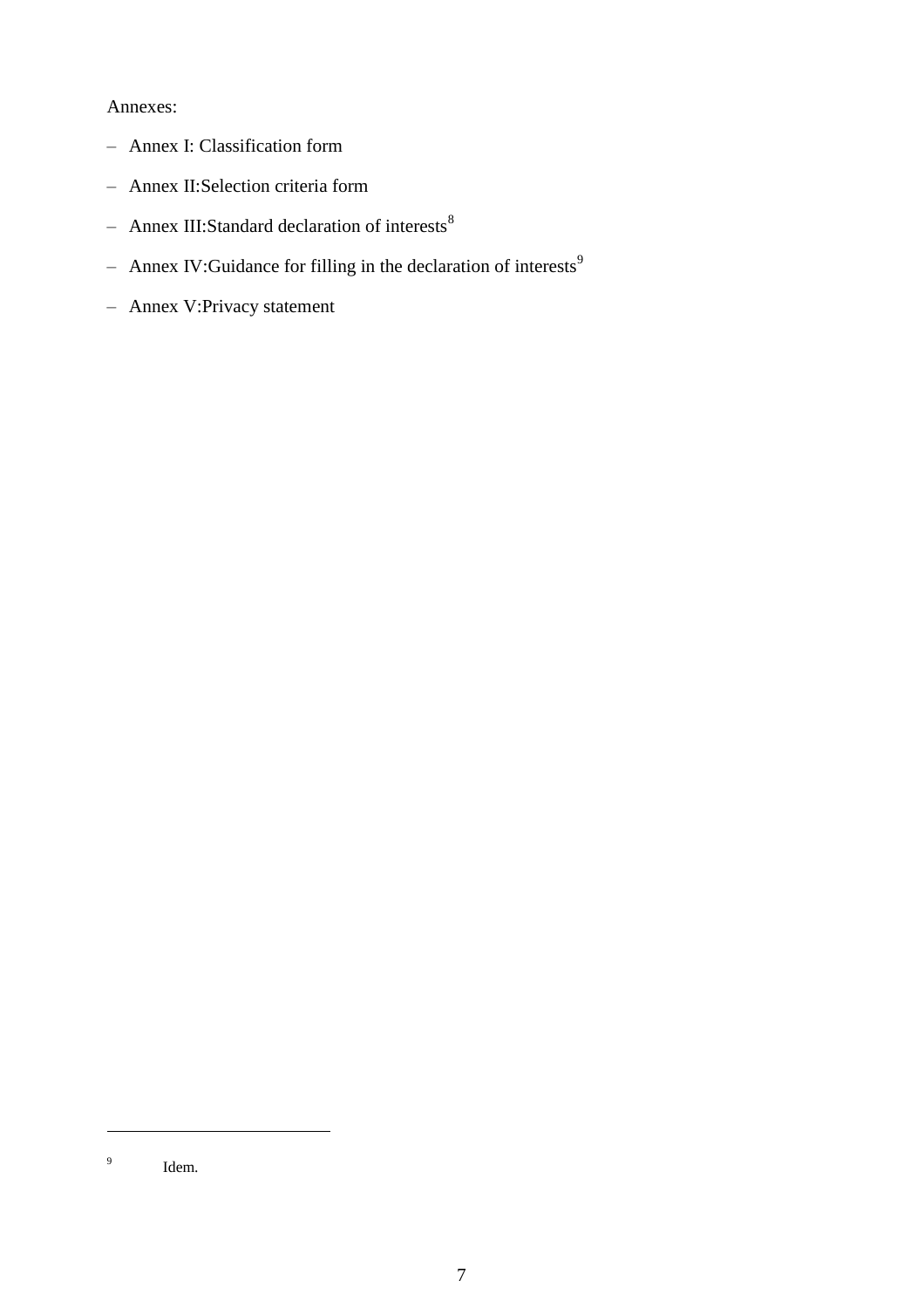# **Annex I: Classification form<sup>10</sup>**

#### To be filled in by all applicants

This application is made as: (*please select only one option*)

 $\Box$  An individual applying to be appointed in a personal capacity (Type A member); if appointed I shall act independently and in the public interest.

or

 **An individual applying to be appointed to represent a common interest** shared by stakeholders in a particular policy area **(Type B member)**; if appointed I shall not represent an individual stakeholder.

Transparency Register identification number:  $[\dots]^{11}$ 

or

#### **An organisation (Type C member)**.

Transparency Register identification number: […]

\*\*\*

#### To be filled in by organisations applying to be appointed as Type C members

### This application is made as the following **type of organisation**: (*please select only one option, taking into account the definitions indicated below*).

- $\Box$  a) Academia, research Institutes and Think Tanks
- $\Box$  b) Banks/Financial institutions
- $\Box$  c) Companies/groups
- $\Box$  d) Law firms
- $\Box$  e) NGOs
- $\Box$  f) Professionals' associations
- $\Box$  g) Professional consultancies
- $\Box$  h) Trade and business associations
- $\Box$  i) Trade unions
- $\Box$  j) Other (please specify):

#### Definitions for organisation types

### **Academia, Research Institutes and Think Tanks**

Universities, schools, research centers, think tanks and other similar bodies performing academic and/or educational activities.

#### **Banks/Financial institutions**

 $\frac{1}{10}$  $T_{\text{min}}$  This form <u>must</u> be filled in, signed and returned with the application.

<sup>11</sup> If the individuals in question act as self-employed consultants, they should provide their own identification number. If the individuals in question do not act as self-employed consultants, they should provide the identification number of the organisation(s) of which they are employees, see Article 24 of the horizontal rules.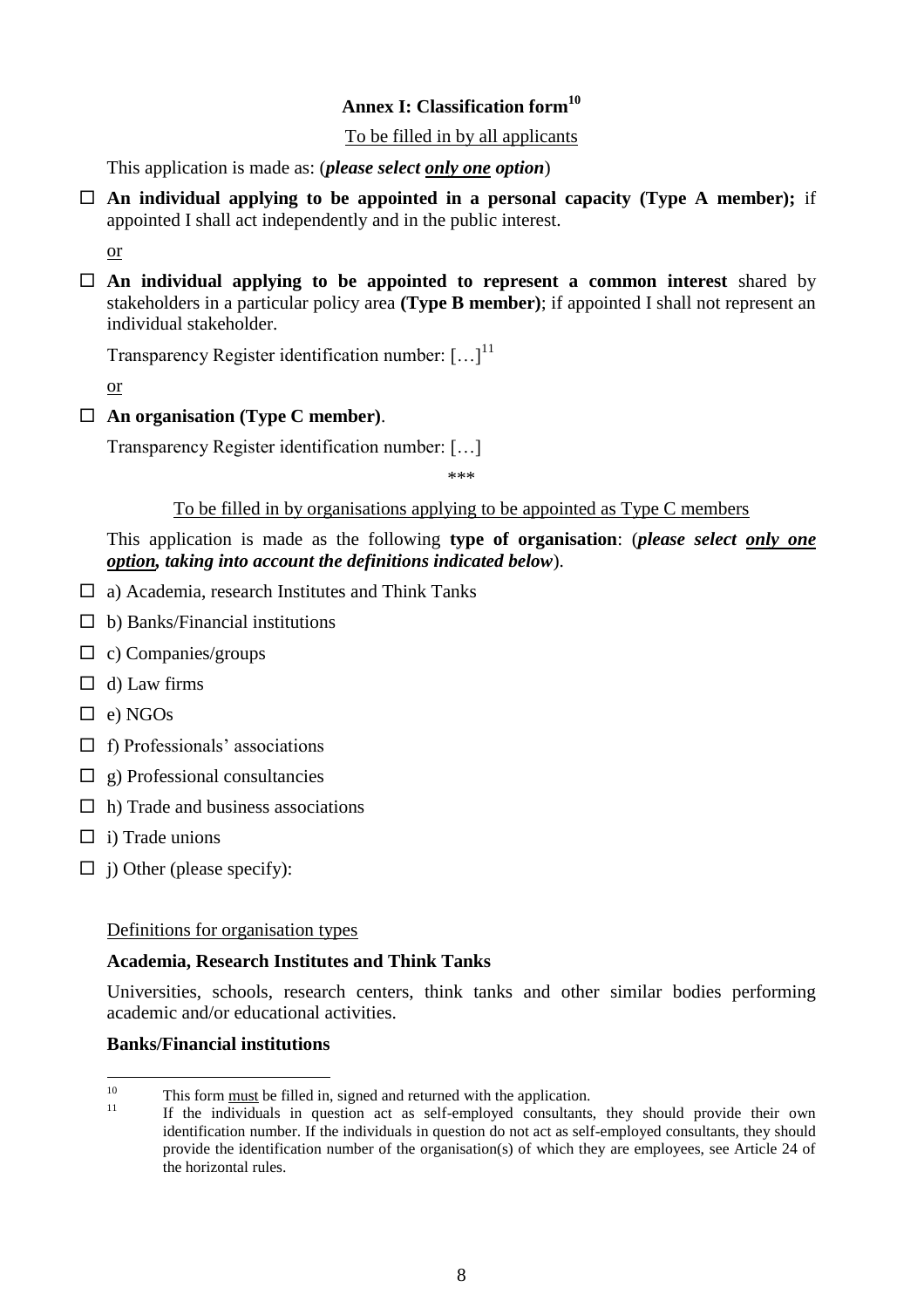Banks and other similar bodies providing financial services, including financial intermediation. All sorts of banks should be classified within this category, including national central banks.

#### **Companies/groups**

Individual companies or groups of companies operating in the business sector, whether they are national companies or multinational ones.

### **Law firms**

Business entities formed by one or more lawyers to engage in the practice of law. The primary service rendered by a law firm is to advise clients (individuals or corporations) about their legal rights and responsibilities, and to represent clients in civil or criminal cases, business transactions, and other matters in which legal advice and other assistance are sought.

#### **NGOs**

Non-profit organisations which are independent from public authorities and commercial organisations. Some NGOs are organised around specific issues, such as environment, consumer affairs, health and human rights.

#### **Professionals' associations**

Non-profit organisations seeking to further the interests of individuals engaged in a particular profession, such as physicians, nurses, architects, engineers and lawyers. Professionals' associations are different from business associations, as they promote and defend the interests of individuals carrying on a specific profession, not the interests of companies operating in the business sector.

#### **Professional consultancies**

Firms carrying on, on behalf of clients, activities involving advocacy, lobbying, promotion, public affairs and relations with public authorities.

#### **Trade and business associations**

Private bodies representing the interests of its members operating in the business sector.

#### **Trade unions**

Organisations of workers. The most common activities performed by trade unions include the negotiation of [wages,](https://en.wikipedia.org/wiki/Wage) work rules, rules governing hiring, firing and promotion of workers.

#### **Other organisations**

Organisations which are not possible to classify in any other category.

\*\*\*

# To be filled in by individuals applying to be appointed as Type B members and organisations applying to be appointed as Type C members

The applicant shall represent the following **interest**: (*please select one or more options, taking into account the definitions indicated below*):

- □ a) Academia/Research
- $\Box$  b) Civil society
- $\Box$  c) Employees/Workers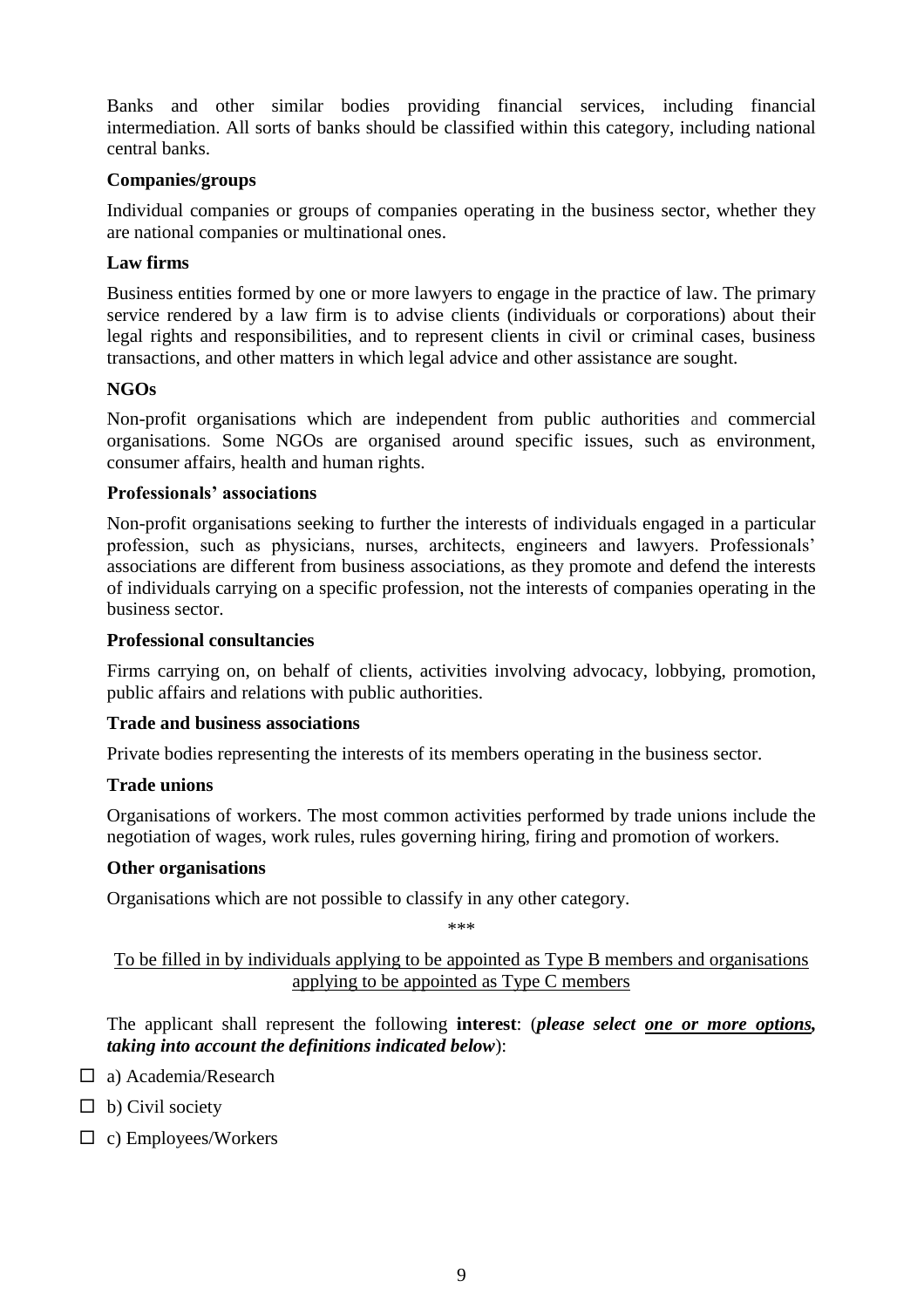- $\Box$  d) Finance
- $\Box$  e) Industry
- $\Box$  f) Professionals
- $\Box$  g) SMEs
- $\Box$  h) Other (please specify):

#### Definitions for interests represented

#### **Academia/Research**

Universities, schools, research centers, think tanks and other similar bodies performing academic and/or educational activities.

#### **Civil society**

Civil society can be defined as the aggregate of non-governmental organisations and institutions that manifest interests and will of citizens or as individuals and organisations in a society which are independent of the government.

#### **Employees/workers**

Individuals working part-time or full-time under a contract of employment whether oral or written, express or implied, and having recognized rights and duties.

#### **Finance**

The management of revenues or the conduct or transaction of money matters, as in the fields of banking, insurance and investment.

#### **Industry**

Companies and groups of companies whose number of employees and turnover or balance sheet total are higher than the ones of SMEs (see below).

#### **Professionals**

Individuals operating in a particular profession, such as physicians, nurses, architects, engineers and lawyers.

#### **SMEs**

"SME" stands for small and medium-sized enterprises - as defined in [EU](http://eur-lex.europa.eu/LexUriServ/LexUriServ.do?uri=OJ:L:2003:124:0036:0041:EN:PDF) law: EU recommendation  $2003/361$  .

The main factors determining whether a company is an SME are:

1. **number of employees** and

#### 2. either **turnover or balance sheet total**.

Company category Employees Turnover or Balance sheet total

| Medium-sized | < 250  |                                         | $\leq \text{\textsterling} 50 \text{ m}$ $\leq \text{\textsterling} 43 \text{ m}$ |
|--------------|--------|-----------------------------------------|-----------------------------------------------------------------------------------|
| Small        | $<$ 50 |                                         | $\leq \epsilon$ 10 m $\leq \epsilon$ 10 m                                         |
| Micro        | < 10   | $\leq \epsilon 2$ m $\leq \epsilon 2$ m |                                                                                   |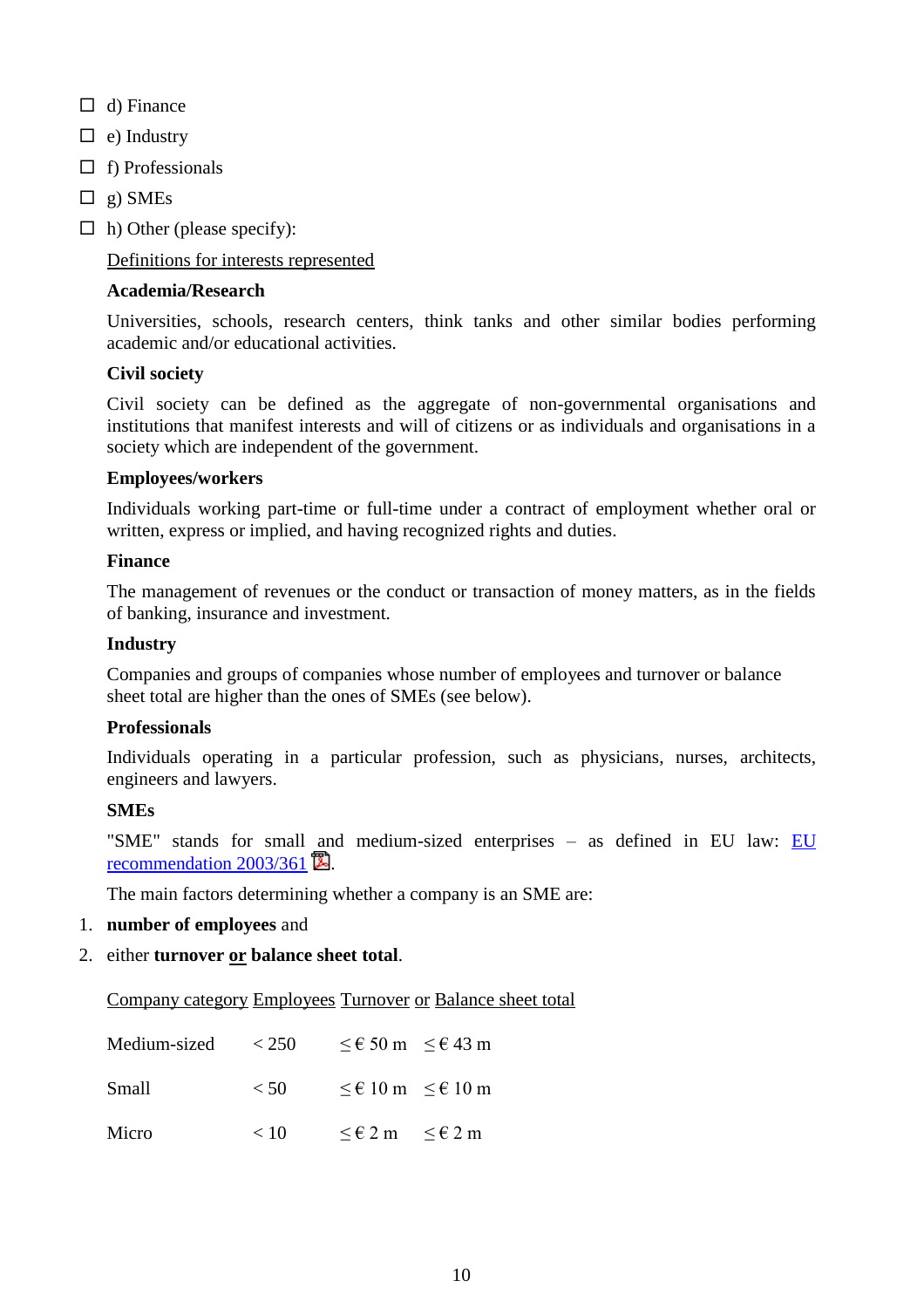These ceilings apply to the figures for individual firms only. A firm which is part of larger grouping may need to include employee/turnover/balance sheet data from that grouping too.

### **Other interest**

Interest which is not possible to classify in any other category.

\*\*\*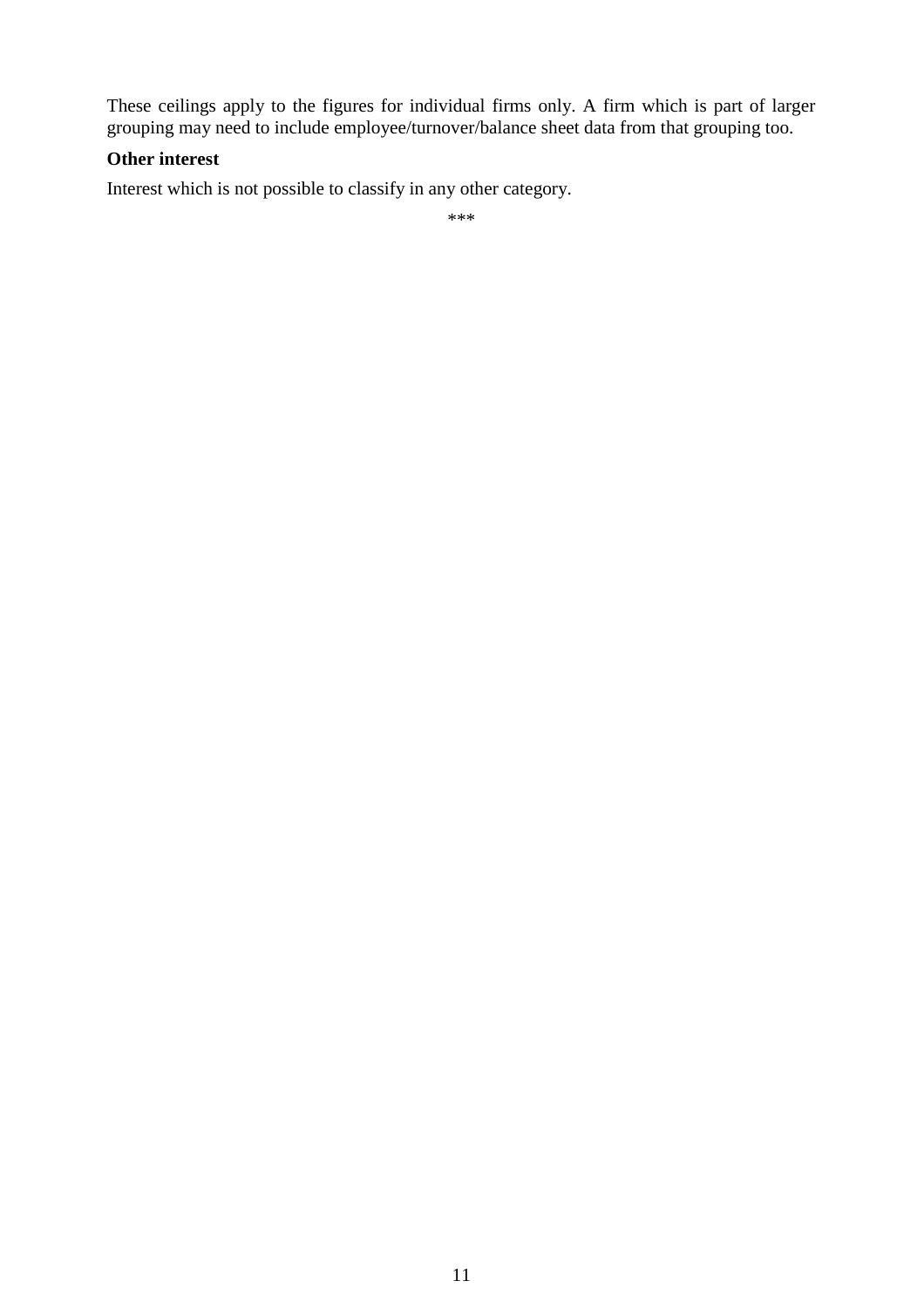# To be filled in by individuals applying to be appointed as Type B members and organisations applying to be appointed as Type C members

Please select one **or more policy areas** in which you/your organisation<sup>12</sup> operate(s):

- $\Box$  Agriculture
- □ Archaeology
- $\Box$  Architecture
- $\Box$  Audiovisual and media
- □ Audit
- $\square$  Banking
- $\square$  Biodiversity
- $\Box$  Civil protection
- $\Box$  Civil service
- $\Box$  Climate
- $\Box$  Competition
- **Conservation**
- $\Box$  Consumer affairs
- $\Box$  Culture
- $\Box$  Cultural Heritage
- $\Box$  Cultural Landscape
- $\Box$  Customs
- Development
- □ Disaster Risk Reduction
- $\Box$  Economy
- □ Education
- $\Box$  Employment and social affairs
- $\Box$  Energy
- $\Box$  Engineering (chemical)
- $\square$  Engineering (civil)
- $\Box$  Engineering (infrastructure)
- $\Box$  Engineering (IT)
- $\square$  Engineering (maritime)
- $\Box$  Engineering (space policy)
- $\Box$  Engineering (space research)
- □ Enlargement
- □ Environment
- $\Box$  Equal opportunities
- $\square$  External relations
- $\square$  External trade
- $\Box$  Finance
- $\Box$  Fisheries and aquaculture
- $\Box$  Food safety
- $\Box$  Forestry
- $\square$  Fundamental rights
- $\Box$  Humanitarian aid
- $\Box$  Industry
- $\Box$  Information society
- $\square$  Innovation

 $12$ To be inserted as required.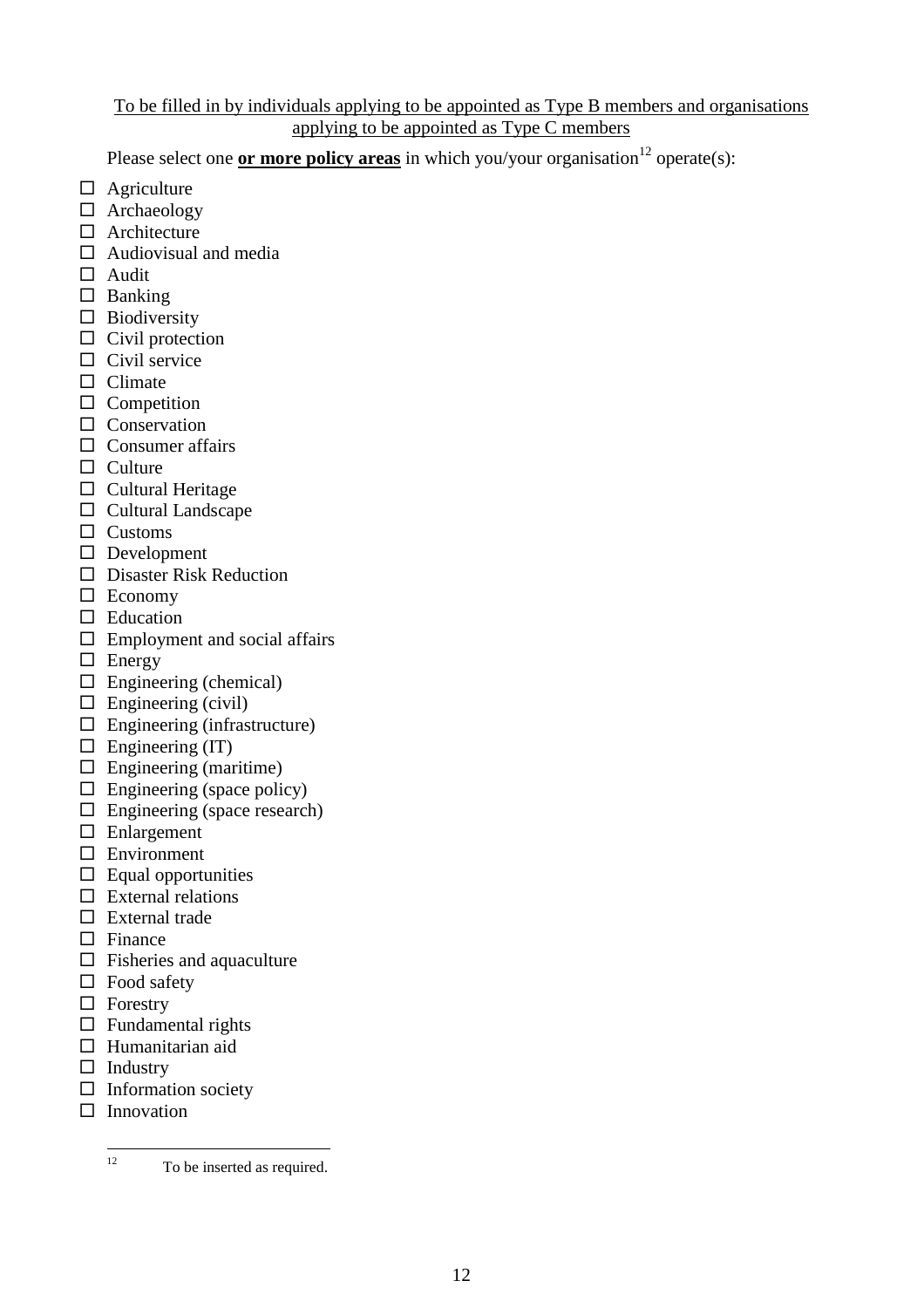- $\square$  Insurance
- Labour
- $\square$  Land management
- $\Box$  Law (civil)
- $\square$  Law (corporate)
- $\Box$  Law (criminal)
- $\Box$  Law (taxation)
- $\square$  Linguistics and Terminology
- □ Livestock
- $\Box$  Medical profession
- $\Box$  Migration
- $\square$  Natural resources
- $\Box$  Plant production
- $\Box$  Public affairs
- $\Box$  Public health
- $\Box$  Public relations
- $\Box$  Raw materials
- □ Research
- $\Box$  Science
- $\square$  Science diplomacy
- $\Box$  Security
- $\square$  Smart specialisation
- $\Box$  Social service
- $\Box$  Space and Satellites (policy)
- $\square$  Space and Satellites (research)
- $\Box$  Sport
- $\square$  Statistics
- $\square$  Sustainable Development
- $\square$  Systemic eco-innovation
- $\square$  Tax
- $\Box$  Trade
- $\Box$  Training
- $\Box$  Transport
- $\Box$  Urban development
- □ Water
- □ Youth
- $\Box$  Other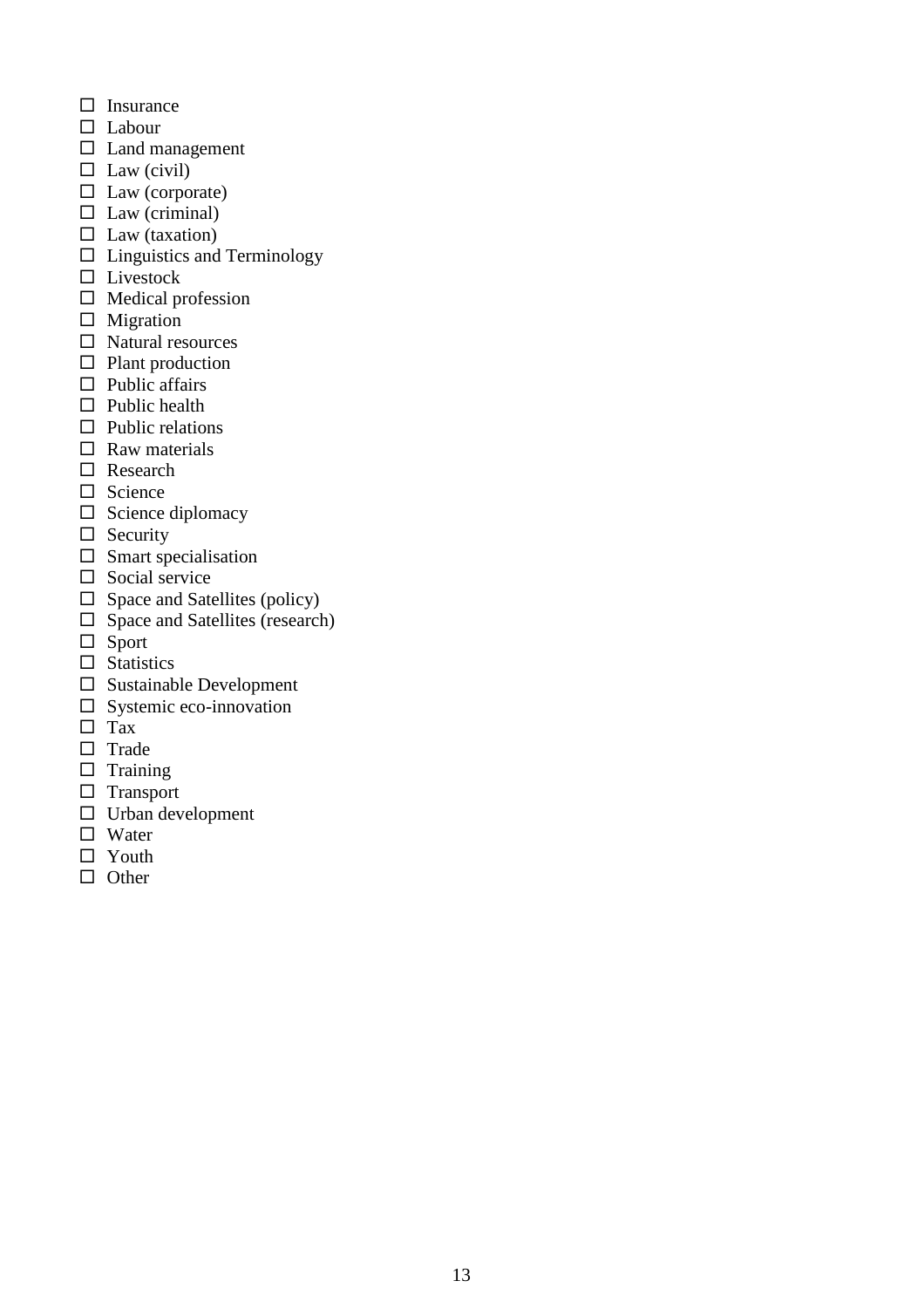| For individuals applying to be appointed as Type A members |  |
|------------------------------------------------------------|--|
| Title: $\dots\dots\dots\dots\dots\dots\dots\dots$          |  |
| Surname: $\dots\dots\dots\dots\dots\dots\dots$             |  |
| First name:                                                |  |
|                                                            |  |
|                                                            |  |

For individuals applying to be appointed as Type B members

| For organisations applying to be appointed as Type C members |
|--------------------------------------------------------------|
|                                                              |
|                                                              |
|                                                              |
|                                                              |
|                                                              |
|                                                              |
|                                                              |

 $13$  $\frac{13}{14}$  It is mandatory to use <u>exactly</u> the same name used when registering in the Transparency Register.

- $14$  Idem.
- Idem.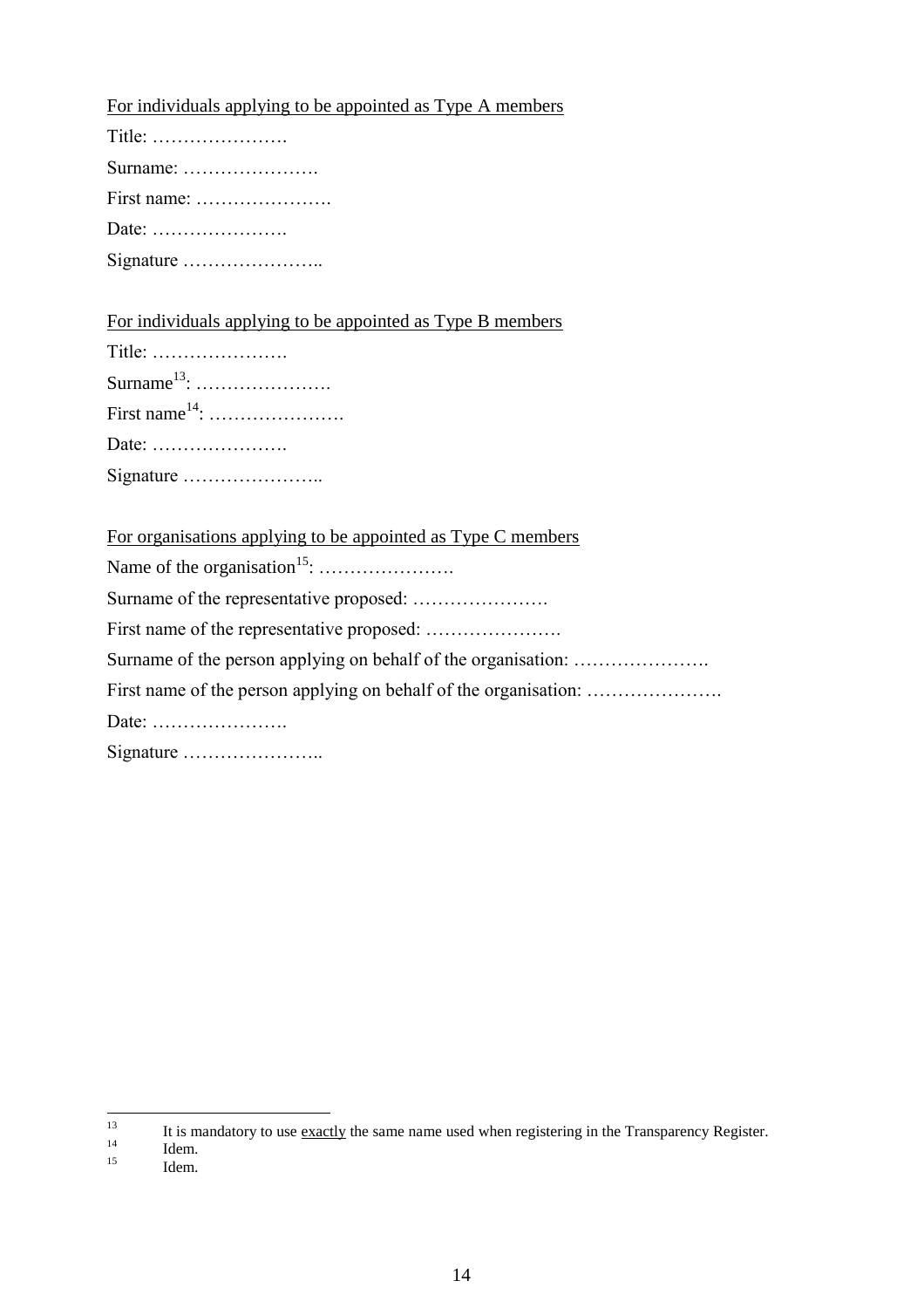# **Annex II: Selection criteria form<sup>16</sup>**

Applicants are requested to describe how they fulfil the selection criteria listed in this call<sup>17</sup>. While it is not necessary to have experience in all of these areas, DG MOVE will consider the first criteria as essential.

| Proven and relevant competence<br>and<br>experience on the needs of users in relation to<br>safe and secure parking areas, both from<br>service, safety and security perspectives      |  |
|----------------------------------------------------------------------------------------------------------------------------------------------------------------------------------------|--|
| Proven and relevant competence<br>and<br>experience in technical aspects related to safe<br>and secure parking areas, such as intrusion<br>prevention, CCTV cameras and lightning.     |  |
| Proven and relevant competence<br>and<br>experience in aspects related to certification<br>and auditing, preferably in relation to safe and<br>secure parking areas or similar topics. |  |
| Proven capacity to represent effectively the<br>position shared by stakeholders (individuals<br>applying to be appointed in order to represent a<br>common interest only).             |  |
| Good knowledge of the English language<br>allowing active participation in the discussions.                                                                                            |  |

# For individuals applying to be appointed as Type A members

| Title: $\dots\dots\dots\dots\dots\dots\dots\dots$ |
|---------------------------------------------------|
| Surname:                                          |
|                                                   |
|                                                   |
|                                                   |

| For individuals applying to be appointed as Type B members |  |  |  |  |
|------------------------------------------------------------|--|--|--|--|
|                                                            |  |  |  |  |

| Title: $\dots\dots\dots\dots\dots\dots\dots\dots$ |
|---------------------------------------------------|
| Surname <sup>18</sup> :                           |
| First name <sup>19</sup> :                        |

Idem.

 16 <sup>16</sup> This form <u>must</u> be filled in, signed and returned with the application.

<sup>&</sup>lt;sup>17</sup> Selection criteria to be specified and adapted as required, in light of the call for applications in question.<br><sup>18</sup> It is mondate with use a weakly the same name used when posistering in the Transparague Bosister.

<sup>&</sup>lt;sup>18</sup> It is mandatory to use exactly the same name used when registering in the Transparency Register.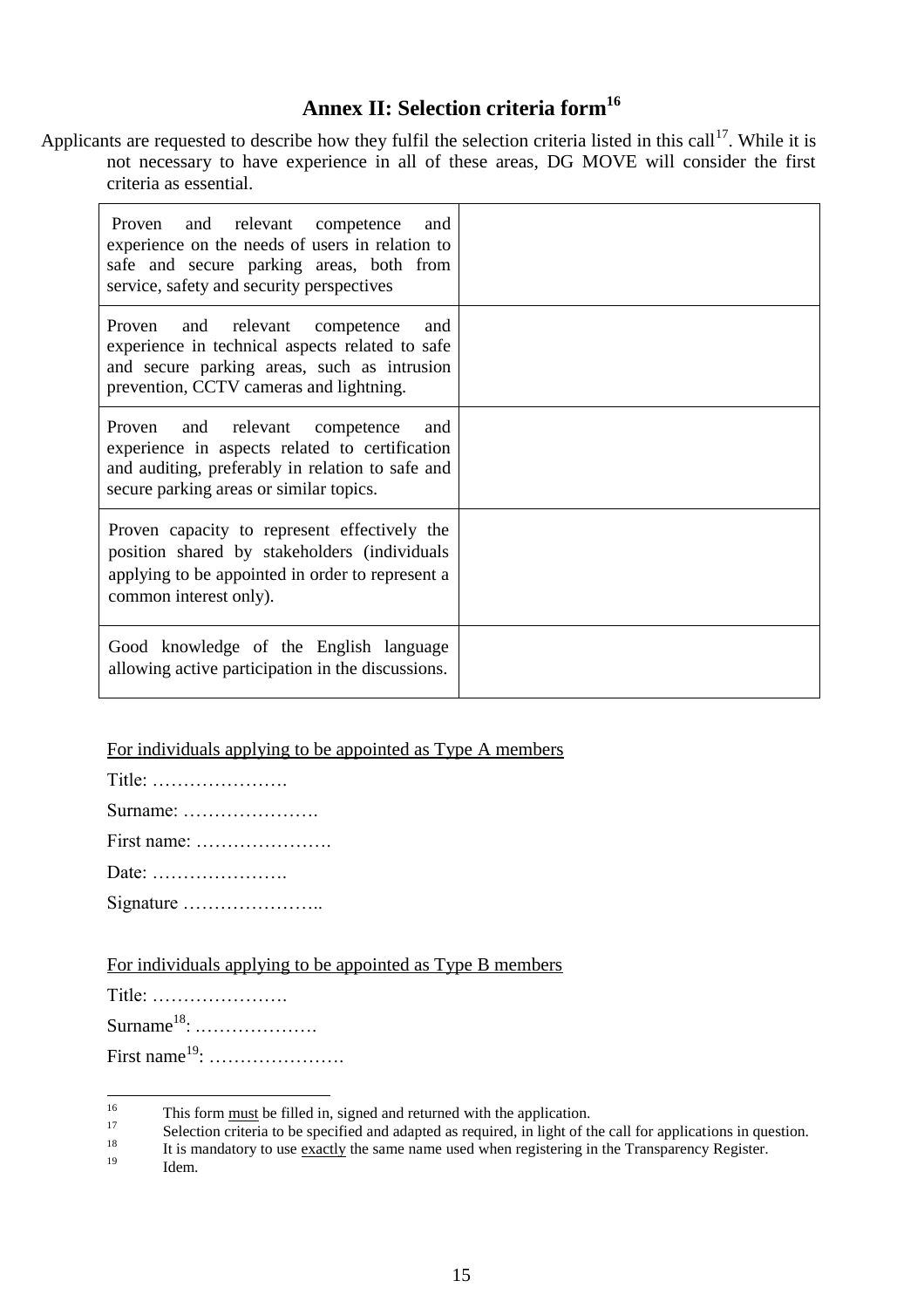| Date: $\dots\dots\dots\dots\dots\dots\dots\dots$ |  |  |  |  |  |  |  |  |  |
|--------------------------------------------------|--|--|--|--|--|--|--|--|--|
| Signature                                        |  |  |  |  |  |  |  |  |  |

For organisations applying to be appointed as Type C members Name of the organisation<sup>20</sup>: …………………. Surname of the representative proposed: …………………. First name of the representative proposed: …………………. Surname of the person applying on behalf of the organisation: .................... First name of the person applying on behalf of the organisation: …………………. Date: …………………. Signature …………………..

<sup>20</sup> Idem.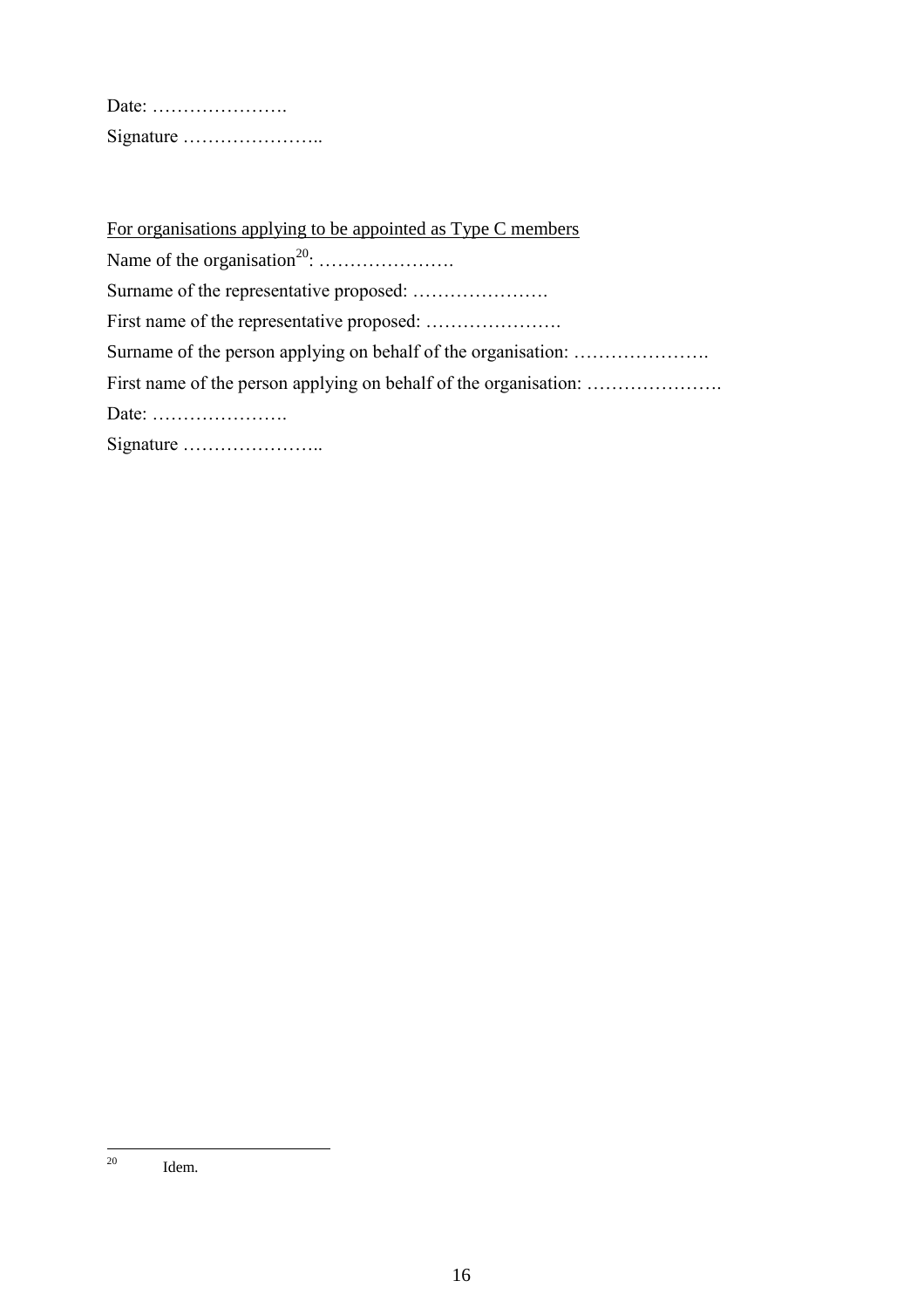# **Annex III: Standard declaration of interests<sup>21</sup>**

# Legal basis:

Commission Decision [C(2016)…] establishing horizontal rules on the creation and operation of Commission expert groups, Articles 2(4) and 11.

#### Definitions:

"**Conflict of interest**" means any situation where an individual has an interest that may compromise or be reasonably perceived to compromise the individual's capacity to act independently and in the public interest when providing advice to the Commission in relation to the subject of the work performed by the expert group or sub-group in question.

"**Immediate family member**" means the individual's spouse, children and parents. "Spouse" includes a partner with whom the individual has a registered non marital regime. "Children" means the child(ren) the individual and the spouse have in common, the own child(ren) of the individual and the own child(ren) of the spouse.

"**Legal entity**" means any commercial business, industry association, consultancy, research institution or other enterprise whose funding is significantly derived from commercial sources. It also includes independent own commercial businesses, law offices, consultancies or similar.

"**Body**" means a governmental, international or non-profit organisation.

"**Meeting**" includes a series or cycle of meetings.

\*\*\*

**Please answer each of the questions below. If the answer to any of the questions is "yes", please briefly describe relevant interests and circumstances, as appropriate.** 

**If you do not describe relevant interests, your DOI form will be considered incomplete and, therefore, your application to be appointed as a member of an expert group or subgroup in a personal capacity shall be rejected.**

First name:

Family name:

Expert group/sub-group:

 $\frac{1}{21}$ 

This form must be filled in, signed and returned with the application.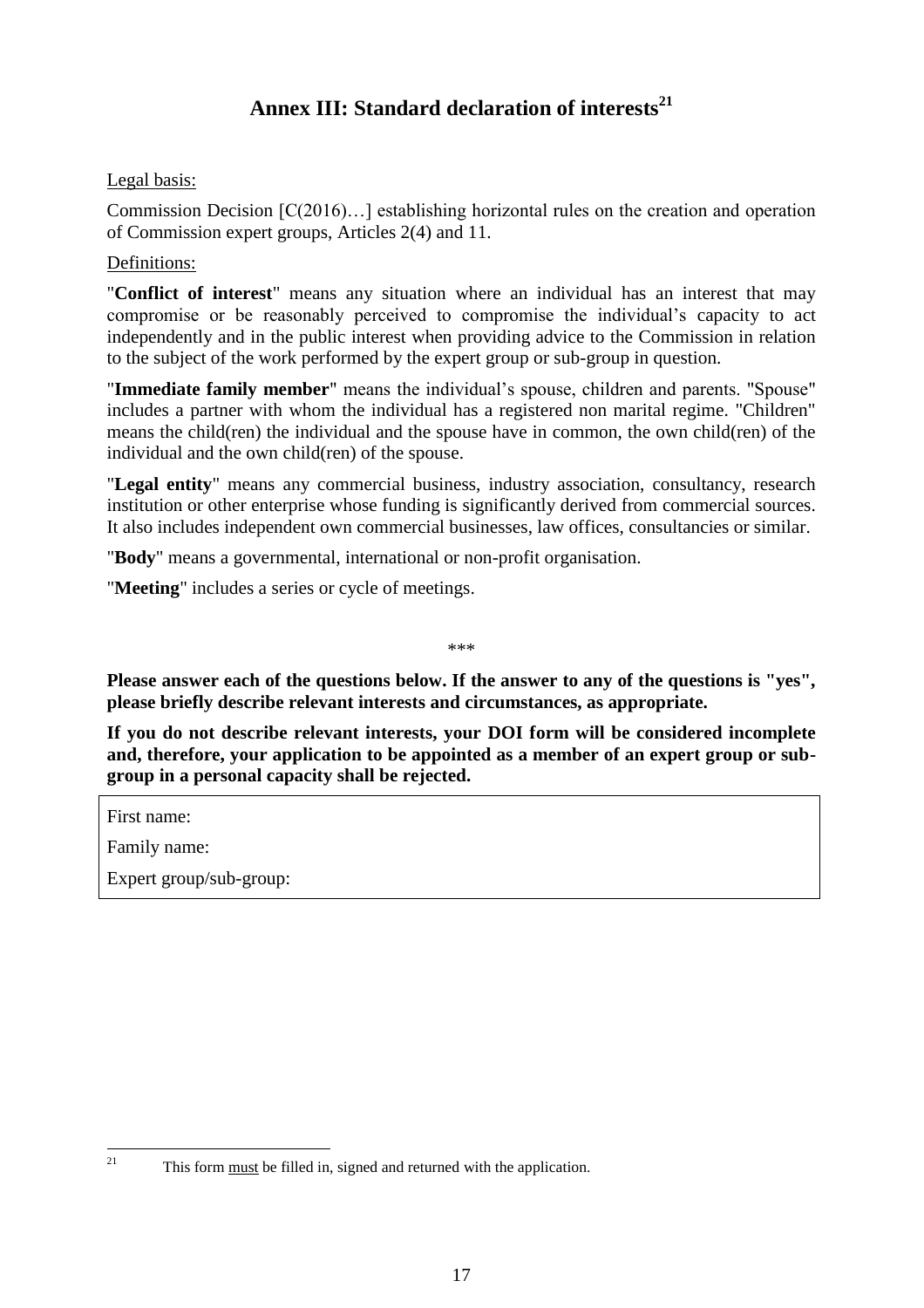# **1 EMPLOYMENT CONSULTANCY AND LEGAL REPRESENTATION**

| Within the past 5 years, were you employed or have you had any $\vert$ yes<br>other professional relationship with a natural or legal entity, or | no |
|--------------------------------------------------------------------------------------------------------------------------------------------------|----|
| held any non-remunerated post in a legal entity or other body with                                                                               |    |
| an interest in the field of activity of the expert group/sub-group in<br>question?                                                               |    |

| 1a             | <b>Employment</b>                             |  |
|----------------|-----------------------------------------------|--|
| 1 <sub>b</sub> | Consultancy, including services as an advisor |  |
| 1c             | Non-remunerated post                          |  |
| 1 <sub>d</sub> | <b>Legal representation</b>                   |  |

| <b>Activity</b> | Time period<br>(from until<br>month/year) | Name of entity or<br>body | <b>Description</b> |  |  |  |
|-----------------|-------------------------------------------|---------------------------|--------------------|--|--|--|
|                 |                                           |                           |                    |  |  |  |

# **2 MEMBERSHIP OF MANAGING BODY, SCIENTIFIC ADVISORY BODY OR EQUIVALENT STRUCTURE**

*Within the past 5 years, have you participated in the internal decision-making of a legal entity or other body with an interest in the field of activity of the expert group/sub-group in question or have you participated in the works of a Scientific Advisory Body with voting rights on the outputs of that entity?* **yes no**

| 2a             | Participation in a decision-making process              |  |
|----------------|---------------------------------------------------------|--|
| 2 <sub>b</sub> | Participation in the work of a Scientific Advisory Body |  |

| <b>Activity</b> | Time period<br>(from until<br>month/year) | Name of legal entity   Description<br>or body |  |
|-----------------|-------------------------------------------|-----------------------------------------------|--|
|-----------------|-------------------------------------------|-----------------------------------------------|--|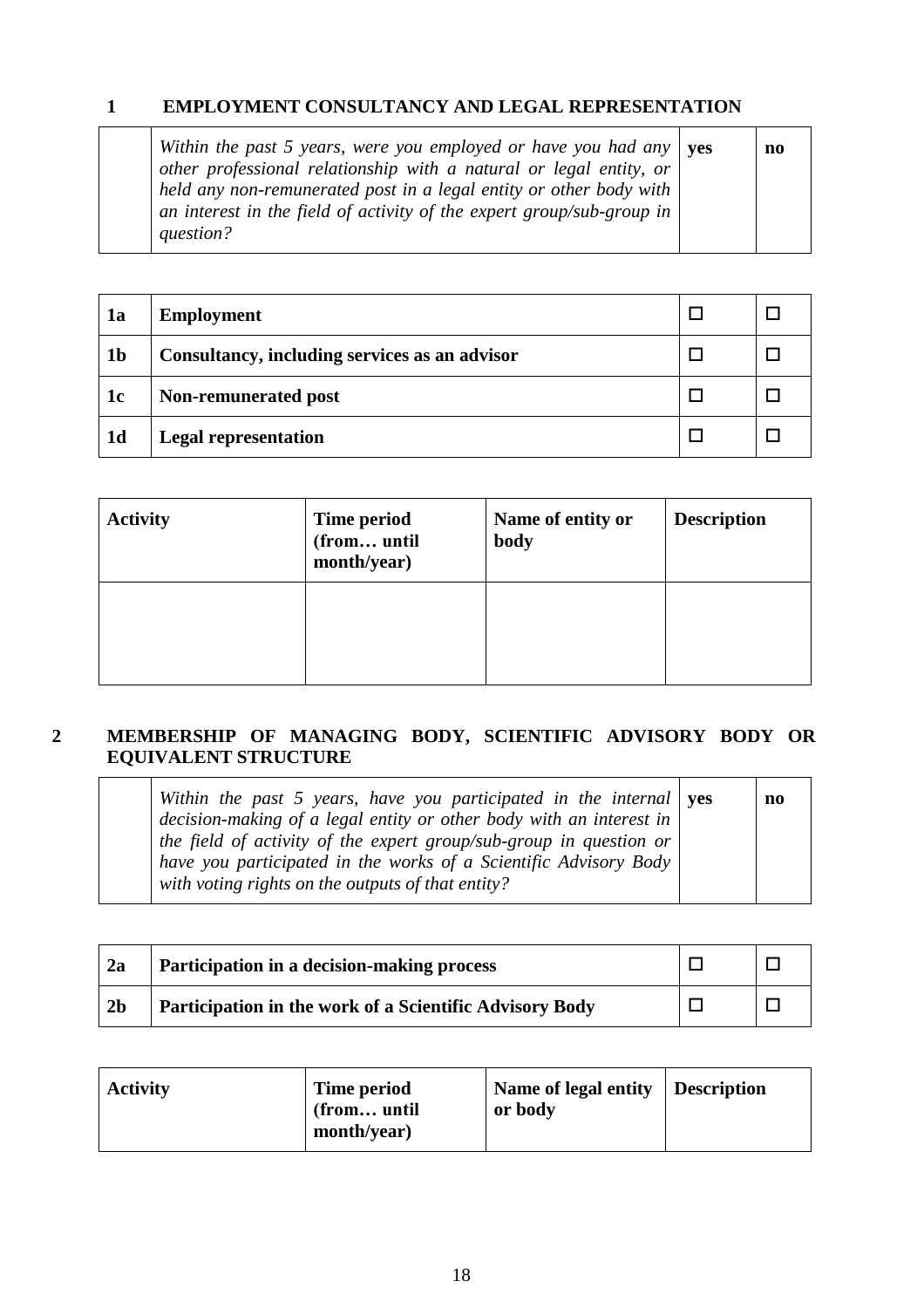# **3 RESEARCH SUPPORT**

| Within the past 5 years, have you, or the research entity to which $\vert$ yes | no |
|--------------------------------------------------------------------------------|----|
| you belong, received any support from a legal entity or other body             |    |
| with an interest in the field of activity of the expert group/sub-group        |    |
| <i>in question?</i>                                                            |    |

| 3a |  |                                          |  | Research support, including grants, rents, sponsorships, $\Box$ |  |
|----|--|------------------------------------------|--|-----------------------------------------------------------------|--|
|    |  | <b>fellowships, non-monetary support</b> |  |                                                                 |  |

| <b>Activity</b> | Time period<br>(from until<br>month/year) | Name of legal entity<br>or body | <b>Description</b> |
|-----------------|-------------------------------------------|---------------------------------|--------------------|
|                 |                                           |                                 |                    |

# **4 FINANCIAL INTERESTS**

| Do you have current investments in a legal entity with an interest in $\vert$ yes<br>the field of activity of the expert group/sub-group in question, $\vert$                   | n0 |
|---------------------------------------------------------------------------------------------------------------------------------------------------------------------------------|----|
| including holding of stocks and shares, and which amounts to more<br>than 10,000 EUR per legal entity or entitling you to a voting right of<br>5% or more in such legal entity? |    |

| 4a             | <b>Shares</b> |  |
|----------------|---------------|--|
| 4 <sub>b</sub> | Other stock   |  |

| <b>Investment</b> | Name of legal entity | <b>Description</b> |
|-------------------|----------------------|--------------------|
|                   |                      |                    |
|                   |                      |                    |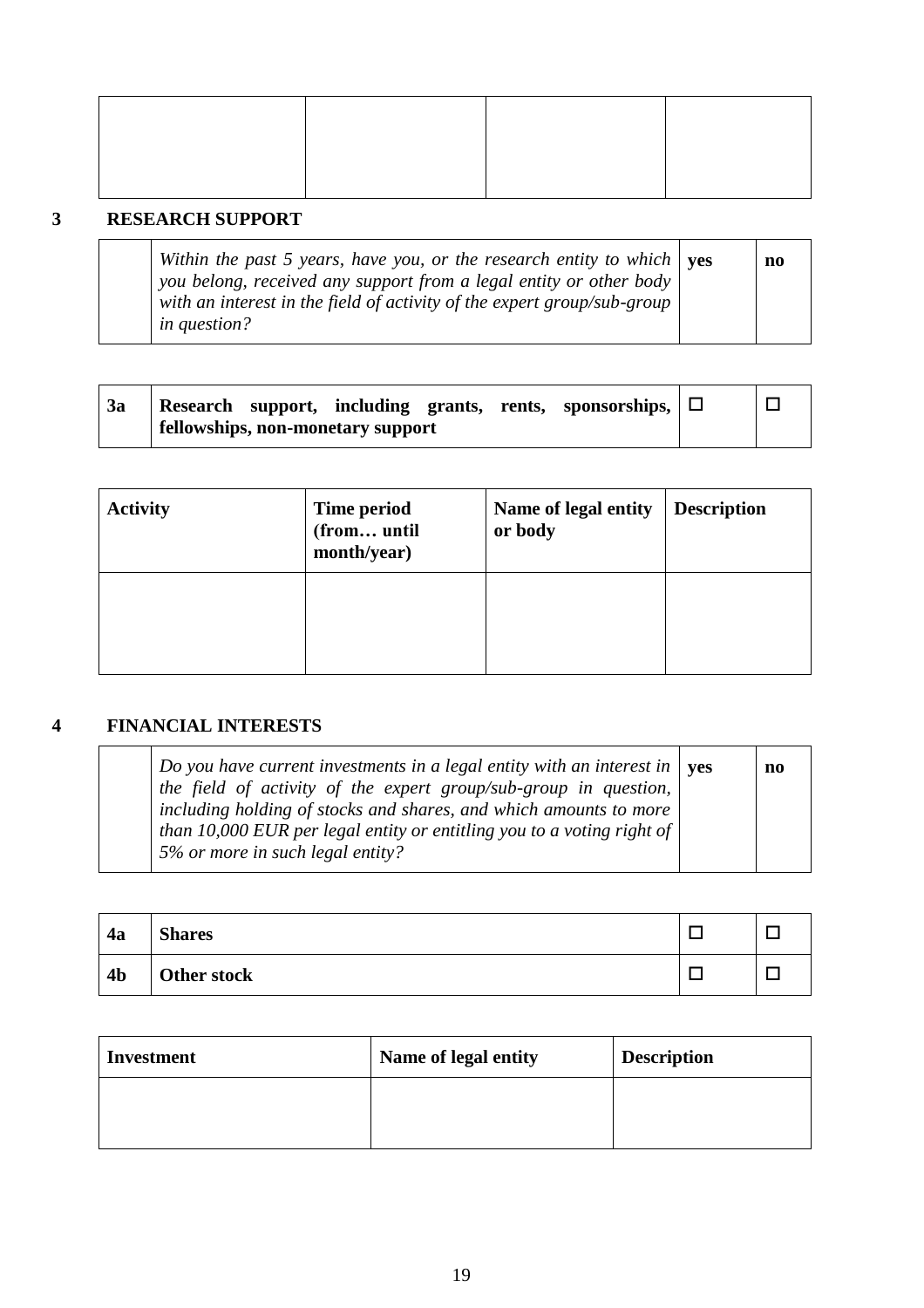# **5 INTELLECTUAL PROPERTY**

| Do you have any intellectual property rights that might be affected $\vert$ ves<br>$\vert$ by the outcome of the work carried out by the expert group/sub-<br><i>group in question?</i> | no |
|-----------------------------------------------------------------------------------------------------------------------------------------------------------------------------------------|----|
|                                                                                                                                                                                         |    |

| 5a             | Patent, trademarks, or copyrights |  |
|----------------|-----------------------------------|--|
| 5 <sub>b</sub> | <b>Others</b>                     |  |

| <b>Intellectual property</b> | <b>Description</b> |
|------------------------------|--------------------|
|                              |                    |
|                              |                    |
|                              |                    |

# **6 PUBLIC STATEMENTS AND POSITIONS**

|                                                                                                                                                                                                                                                                                                                                                          | no                                                                       |
|----------------------------------------------------------------------------------------------------------------------------------------------------------------------------------------------------------------------------------------------------------------------------------------------------------------------------------------------------------|--------------------------------------------------------------------------|
|                                                                                                                                                                                                                                                                                                                                                          |                                                                          |
|                                                                                                                                                                                                                                                                                                                                                          |                                                                          |
|                                                                                                                                                                                                                                                                                                                                                          |                                                                          |
|                                                                                                                                                                                                                                                                                                                                                          |                                                                          |
|                                                                                                                                                                                                                                                                                                                                                          |                                                                          |
|                                                                                                                                                                                                                                                                                                                                                          |                                                                          |
| testimony in the field of activity of the expert group/sub-group in<br>question, for a legal entity or other body as part of a regulatory,<br>legislative or judicial process? Have you held an office or other<br>position, paid or unpaid, where you represented interests or<br>defended an opinion in the field of activity of the expert group/sub- | Within the past 5 years, have you provided any expert opinion or $ $ Yes |

| 6a             | For a legal entity or other body as part of a regulatory, $\Box$<br>legislative or judicial process |  |
|----------------|-----------------------------------------------------------------------------------------------------|--|
| 6 <sub>b</sub> | Represented interests or defended an opinion                                                        |  |

| <b>Activity</b> | Time period<br>(from until<br>month/year) | Name of legal entity<br>or body | <b>Description</b> |
|-----------------|-------------------------------------------|---------------------------------|--------------------|
|                 |                                           |                                 |                    |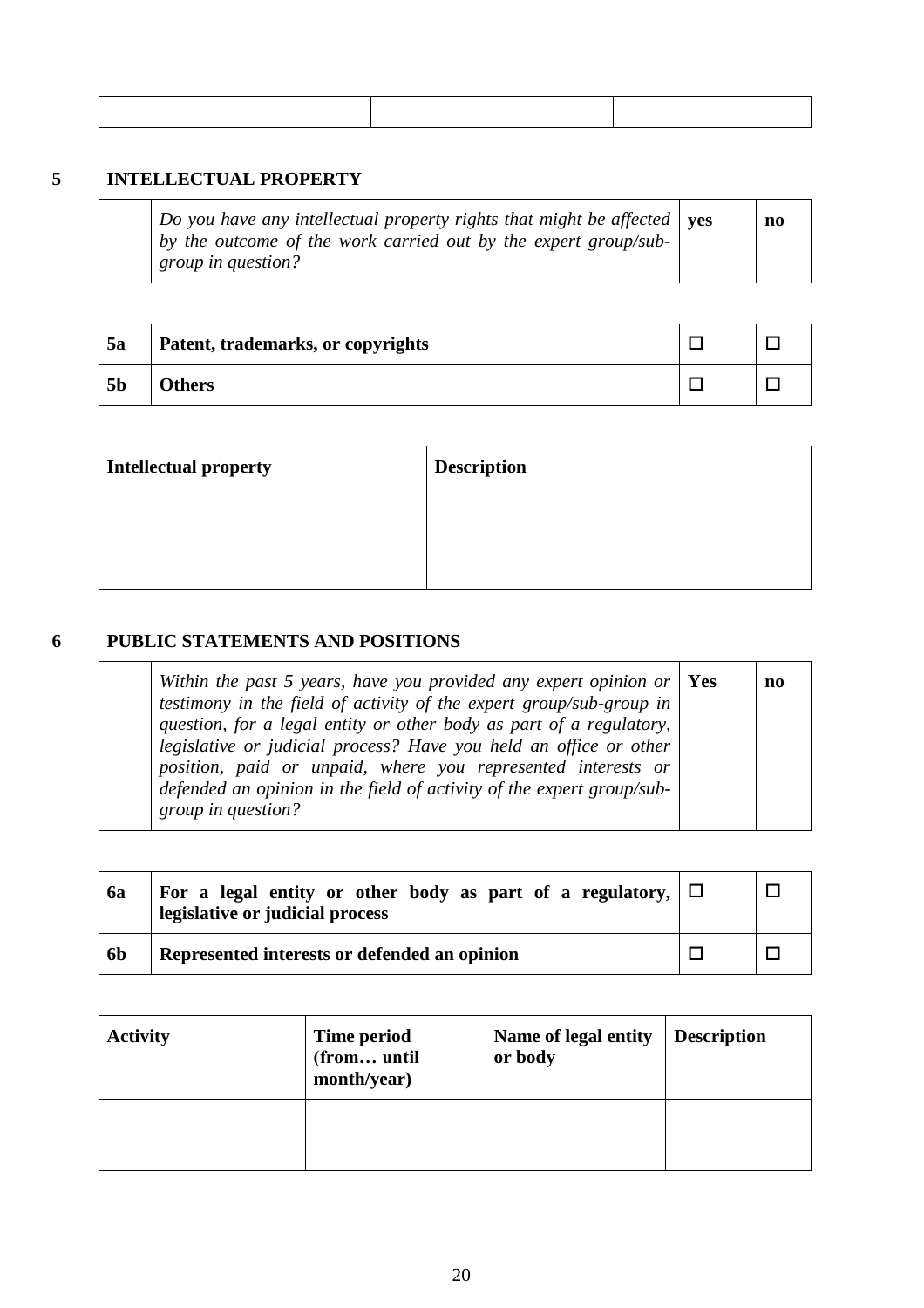|           | <b>INTERESTS OF IMMEDIATE FAMILY MEMBERS</b>                                                                                                                                                                                                                 | <b>ves</b> | no |
|-----------|--------------------------------------------------------------------------------------------------------------------------------------------------------------------------------------------------------------------------------------------------------------|------------|----|
| <b>7a</b> | To your knowledge, are there any interests of your immediate $\Box$<br>family members which could be seen as undermining your<br>independence when providing advice to the Commission in the<br>field of activity of the expert group/sub-group in question? |            |    |

| <b>Interests</b> | Time period<br>(from until<br>month/year) | Name of legal entity<br>or body | <b>Description</b> |
|------------------|-------------------------------------------|---------------------------------|--------------------|
|                  |                                           |                                 |                    |

| <b>7b</b> | If interests of your immediate family members are declared, it is your responsibility    |
|-----------|------------------------------------------------------------------------------------------|
|           | to inform them about the collection and publication of information on their interests    |
|           | included in the DOI and to provide them with the privacy statement attached to the       |
|           | guidance for filling in this DOI, and this at the latest when you file the DOI form with |
|           | the Commission.                                                                          |

|    | <b>OTHER RELEVANT INFORMATION</b>                                                                                                                                                                          | ves | no |
|----|------------------------------------------------------------------------------------------------------------------------------------------------------------------------------------------------------------|-----|----|
| 8a | Are there any other elements that could be seen as undermining $ \Box$<br>your independence when providing advice to the Commission in<br>the field of activity of the expert group/sub-group in question? |     |    |

Description:

**\*\*\*\***

**I hereby declare on my honour that I have read the guidance for completing this form. I also declare on my honour that the information disclosed in this form is true and complete to the best of my knowledge.**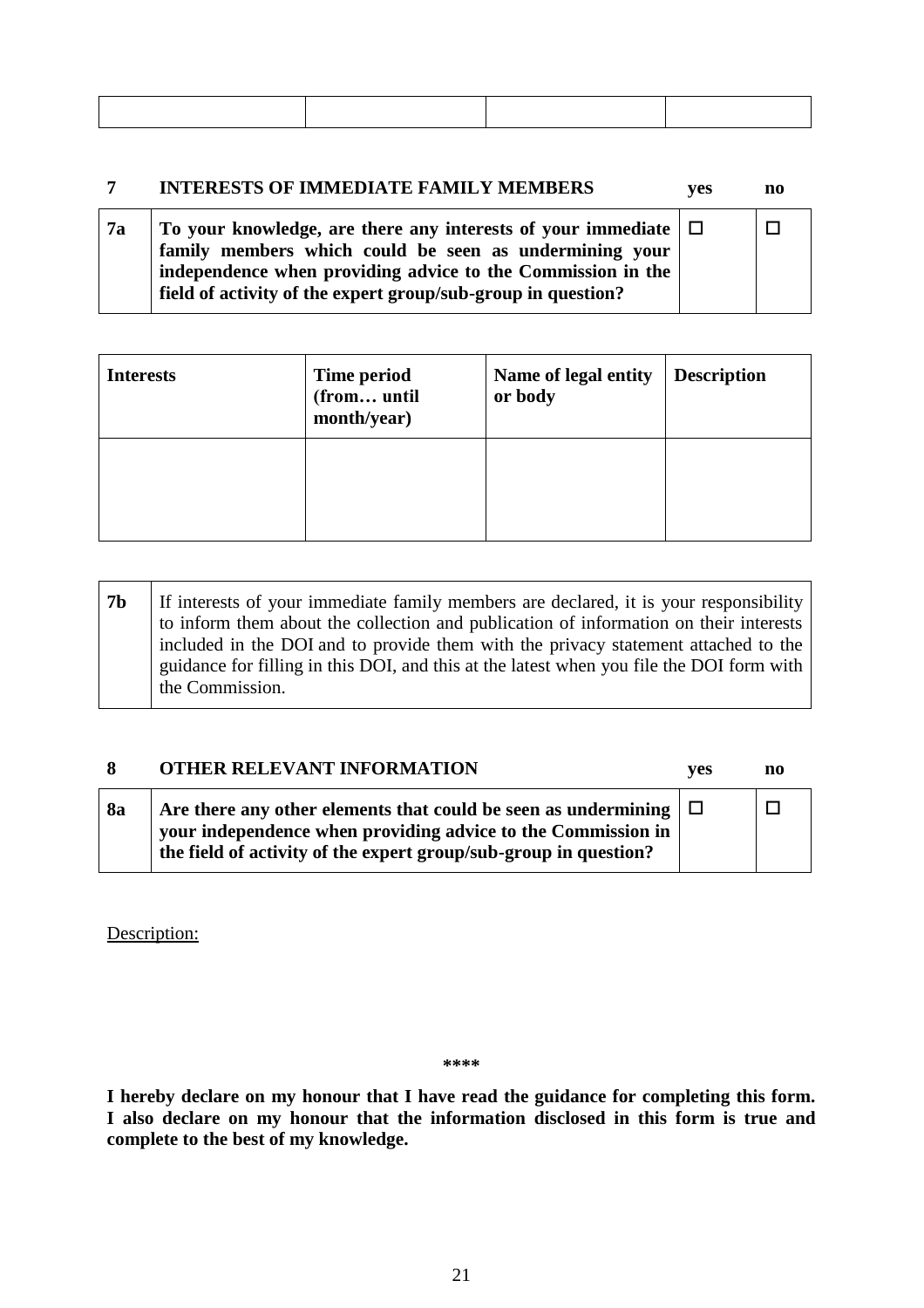**Should there be any change to the above information, including as regards upcoming activities, I will promptly notify the competent Commission department and complete a new DOI form describing the changes in question.**

**I am informed that my personal data are stored, processed and published by the Commission in accordance with Regulation (EC) N° 45/2001.**

Date: \_\_\_\_\_\_\_\_\_\_\_\_\_\_\_\_ Signature: \_\_\_\_\_\_\_\_\_\_\_\_\_\_\_\_\_\_\_\_\_\_\_\_\_\_\_\_\_\_\_\_

\*\*\*\*\*

Your DOI form shall be made publicly available on the Register of Commission Expert Groups and Other Similar Entities, as long as you are appointed as member of the expert group or sub-group in a personal capacity. Technical measures will be taken to indicate to search engines that your DOI form should not appear in search results.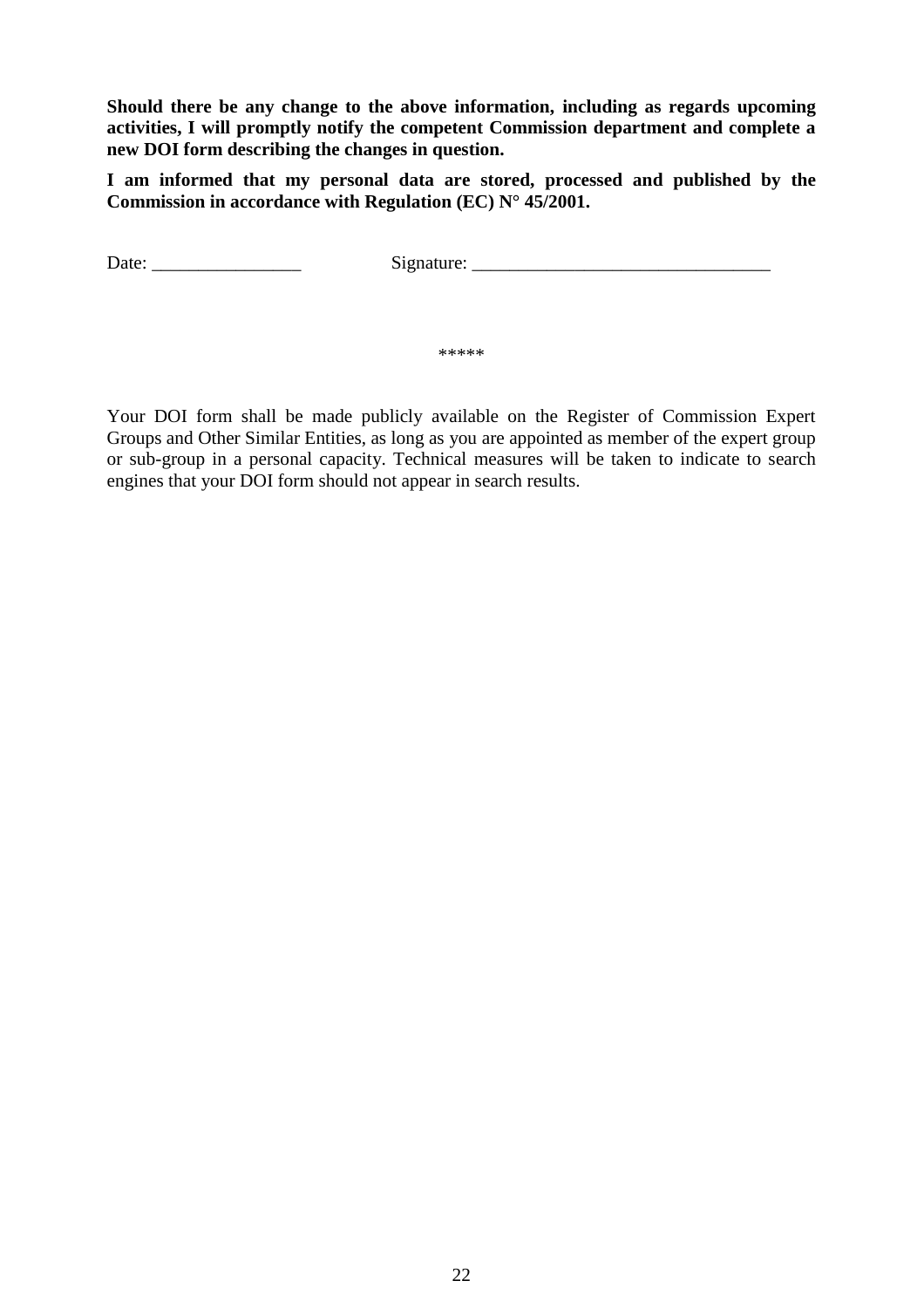# **Annex IV: Guidance for filling in the declaration of interests<sup>22</sup>**

According to the Commission's horizontal rules on expert groups ('the horizontal rules'), Commission expert groups and other similar entities are consultative bodies<sup>23</sup>, the role of which is to provide advice and expertise to the Commission and its departements in relation to a number of tasks<sup>24</sup>. Individuals appointed as members of expert groups or sub-groups in a personal capacity are due to act independently and in the public interest<sup>25</sup>.

In order to ensure the highest integrity of experts, you are requested to duly complete the DOI form. You are required to disclose any circumstances that could give rise to a conflict of interest, i.e. any situation where your interests may compromise or may reasonably be perceived to compromise your capacity to act independently and in the public interest in providing advice to the Commission, in relation to the subject of the work performed by the expert group or sub-group in question. In particular, you must disclose in this DOI form any relevant professional and financial interests.

You must also declare relevant interests of your immediate family members. If interests of your immediate family members are declared, it is your responsibility to inform them about the collection and publication of information on their interests included in this DOI form and to provide them with the privacy statement attached to this guidance, and this at the latest when you file the DOI form with the Commission.

Please submit the completed DOI form to the competent Commission department, together with your CV, as part of your application to become member of an expert group or sub-group in a personal capacity. If there is any change concerning the information provided in the form, including on upcoming activities, you must promptly inform the competent Commission departments by completing a new DOI form which describes the changes in question.

Please note that having a declared interest does not necessarily mean having a conflict of interest. Answering "Yes" to a question on this DOI form does not automatically disqualify you or limit your participation in an expert group or sub-group. The competent Commission departments will review your answers in accordance with the horizontal rules and determine whether a conflict of interest relevant to the subject at hand exists $^{26}$ .

Where the competent Commission departments conclude that no conflict of interest exists, you are eligible to be appointed in a personal capacity. Where the competent Commission departments conclude that your interests may compromise or be reasonably perceived to compromise your capacity to act independently and in the public interest when providing advice to the Commission in relation to the subject of the work performed by the expert group or sub-group in question, they shall take one of the following measures to deal with the conflict of interest detected, depending on the specific circumstances:

- You shall not be appointed in a personal capacity to the expert group or sub-group in question; in such case the competent Commission department shall inform you about the outcome of the conflict of interest assessment performed;

 $\frac{1}{22}$ <sup>22</sup> This form <u>must</u> be filled in, signed and returned with the application.

<sup>&</sup>lt;sup>23</sup> C(2016) 3301, Article 2.1.

 $\frac{24}{25}$  Idem, Article 3.

<sup>&</sup>lt;sup>25</sup> Idem, Article 7.2. (a).

Idem, Article 11.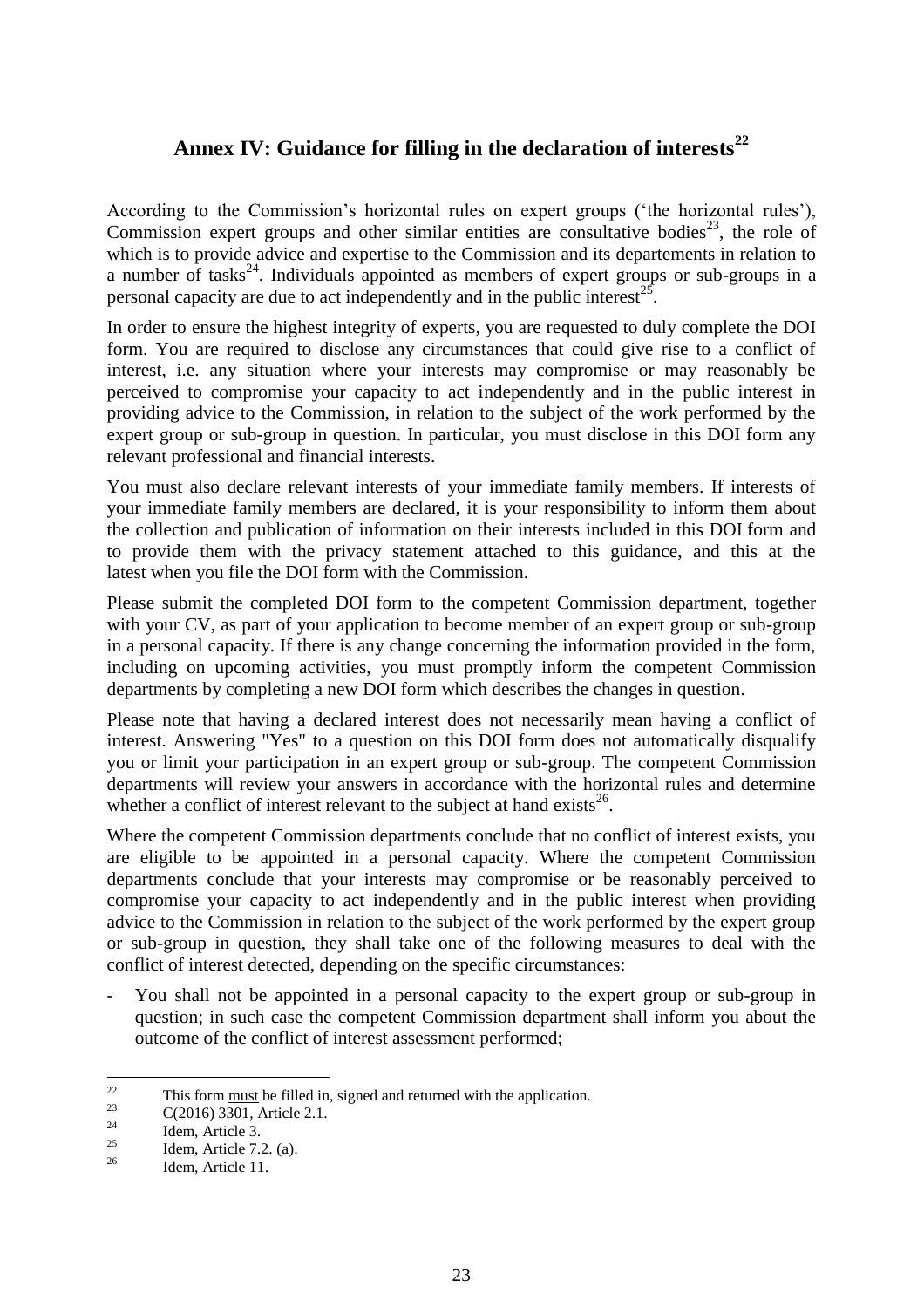- You shall be appointed as member of the expert group or sub-group in a personal capacity with a number of specific restrictions: you may be excluded from certain meetings and/or activities carried out by the group, such as drafting opinions or recommendations; you may also be required to abstain from discussing certain agenda items and/or from any vote on those items;
- You shall be appointed as member of the expert group or sub-group representing a common interest shared by a number of stakeholders, after consultation of the stakeholders concerned.

Your DOI form shall be made publicly available on the Register of Commission Expert Groups and Other Similar Entities, as long as you are appointed as member of the expert group or sub-group in a personal capacity. Technical measures will be taken to indicate to search engines that your DOI form should not appear in search results.

If you decline to complete a DOI form, you are not eligible to be appointed as a member of the expert group or sub-group in question in a personal capacity.

Personal data shall be collected, processed and published by the Commission in accordance with Regulation (EC) No 45/2001.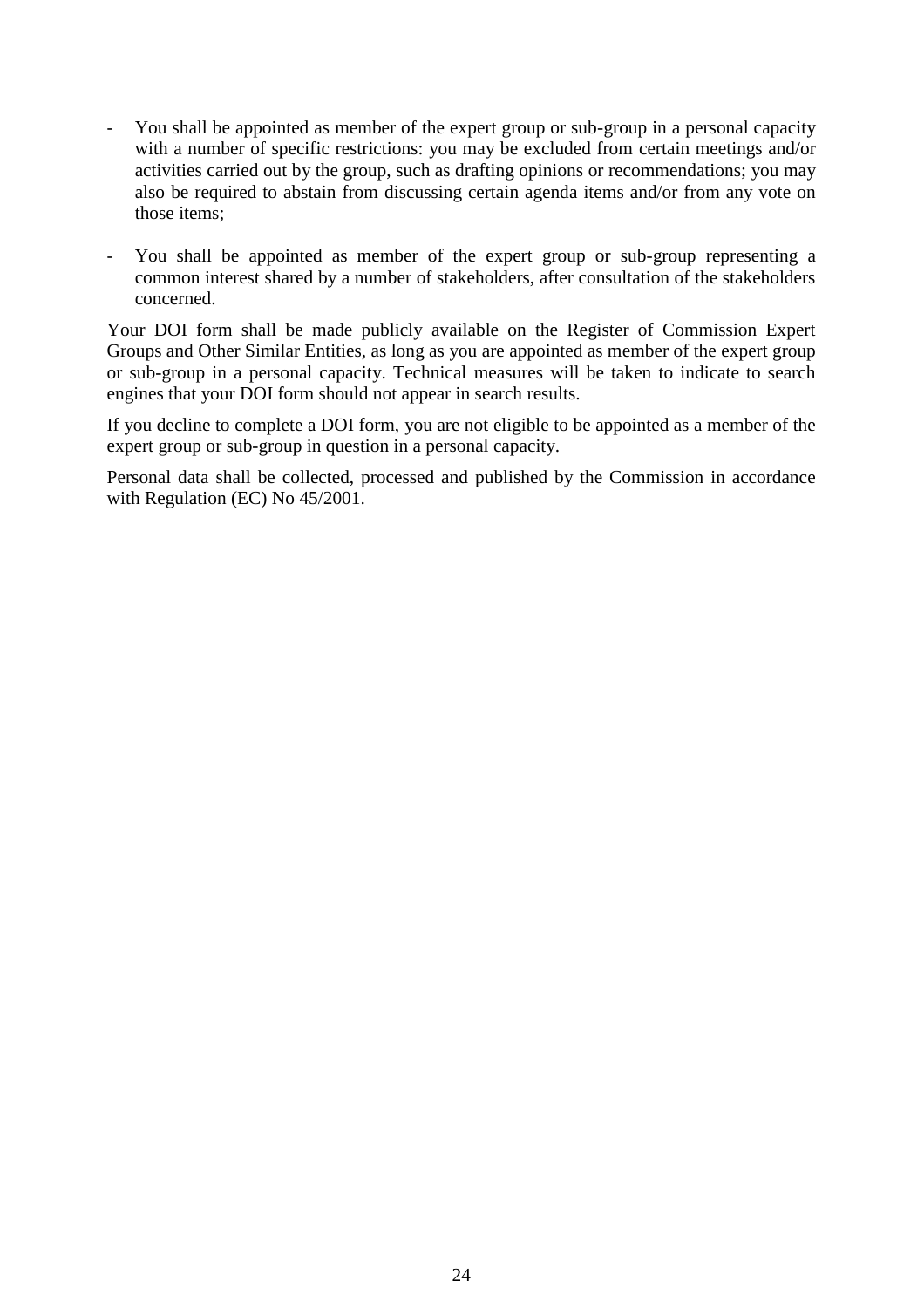# **Annex V: Privacy Statement**

# **PROTECTION OF YOUR PERSONAL DATA**

### **Table of Contents**

- **1. Introduction**
- **2. Why do we process your data?**
- **3. Which data do we collect and process?**
- **4. How long do we keep your data?**
- **5. How do we protect your data?**
- **6. Who has access to your data and to whom is it disclosed?**
- **7. What are your rights and how can you exercise them?**
- **8. Contact information**
- **9. Where to find more detailed information**

# **1. Introduction**

This privacy statement explains the reason for the processing, the way we collect, handle and ensure protection of all personal data provided, how that information is used and what rights you may exercise in relation to your data (the right to access, rectify, block etc.).

The European institutions are committed to protecting and respecting your privacy. As this service/application collects and further processes personal data, Regulation (EC)  $N^{\circ}45/2001^{27}$ of the European Parliament and of the Council of 18 December 2000 on the protection of individuals with regard to the processing of personal data by the Community institutions and bodies and on the free movement of such data, is applicable.

This statement concerns the Register of Commission Expert Groups and Other Similar Entities ('Register of expert groups') undertaken by the European Commission, Secretariat-General, Head of Unit B.2 (Institutional Affairs). The Register is a database containing a list of Commission expert groups and other similar entities and their sub-groups. For each expert group, the Register provides valuable information including on the Commission department which is running the group, as well as on the group members, mission and tasks. The Register also includes relevant documents which are produced and discussed by expert groups.

<sup>&</sup>lt;sup>27</sup> [Regulation \(EC\) N° 45/2001](http://eur-lex.europa.eu/legal-content/EN/ALL/?uri=CELEX:32001R0045) (OJ L8 of 12/01/2001).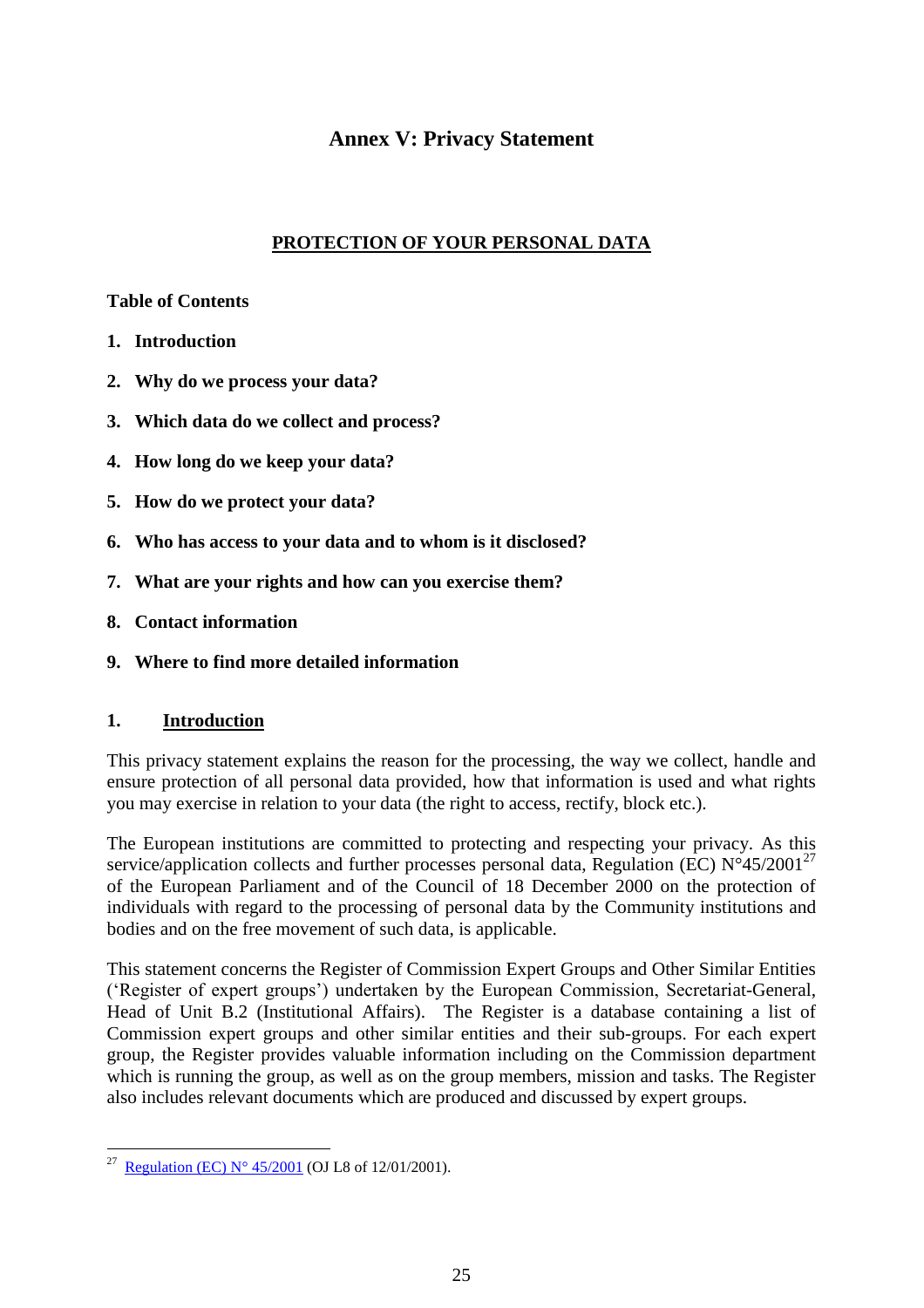Personal data submitted to Commission departments as part of rejected applications are not published on the Register of expert groups. The competent Commission departments keep these data for six months and do not process them for other purposes.

# **2. Why do we process your data?**

Purpose of the processing operation: The European Commission, Secretariat-General, Head of Unit B.2 (Institutional Affairs) ('the Data Controller') collects and uses your personal information to ensure transparency on expert groups' membership and activities.

The processing and publication on the Register of expert's personal data is necessary for the performance of a task carried out in the public interest, since it increases the transparency on Commission expert groups (article 5 (a) of Regulation (EC) N° 45/2001).

As regards, in particular, the declarations of interests filled in by experts appointed in a personal capacity, the processing of personal data of these experts serves the public interest of enabling the Commission to verify the experts' independence in providing advice to the Commission. Furthermore, the public disclosure of declarations of interests allows for public scrutiny of the interests declared by experts appointed in a personal capacity, which is necessary in order to ensure public confidence in the independence of these experts. The public disclosure of declarations of interests also ensures a high degree of transparency with respect to the membership of expert groups and aims at contributing to fostering the integrity of the experts in question.

Art 27 of Regulation (EC)  $N^{\circ}$  45/2001 is not applicable.

### **3. Which data do we collect and process**?

The personal data collected and further processed may be:

- Name:
- Professional title;
- Professional profile;
- Nationality;
- Gender:
- Interest represented (only for individuals applying to be appointed as members of expert groups or sub-groups representing a common interest and for the designated representatives of organisations applying to be appointed members of expert groups or sub-groups);
- Information included in the declarations of interest (only for individuals applying to be appointed as members of expert groups or sub-groups in a personal capacity).

#### **4. How long do we keep your data?**

The Data Controller only keeps the data for the time necessary to fulfil the purpose of collection or further processing.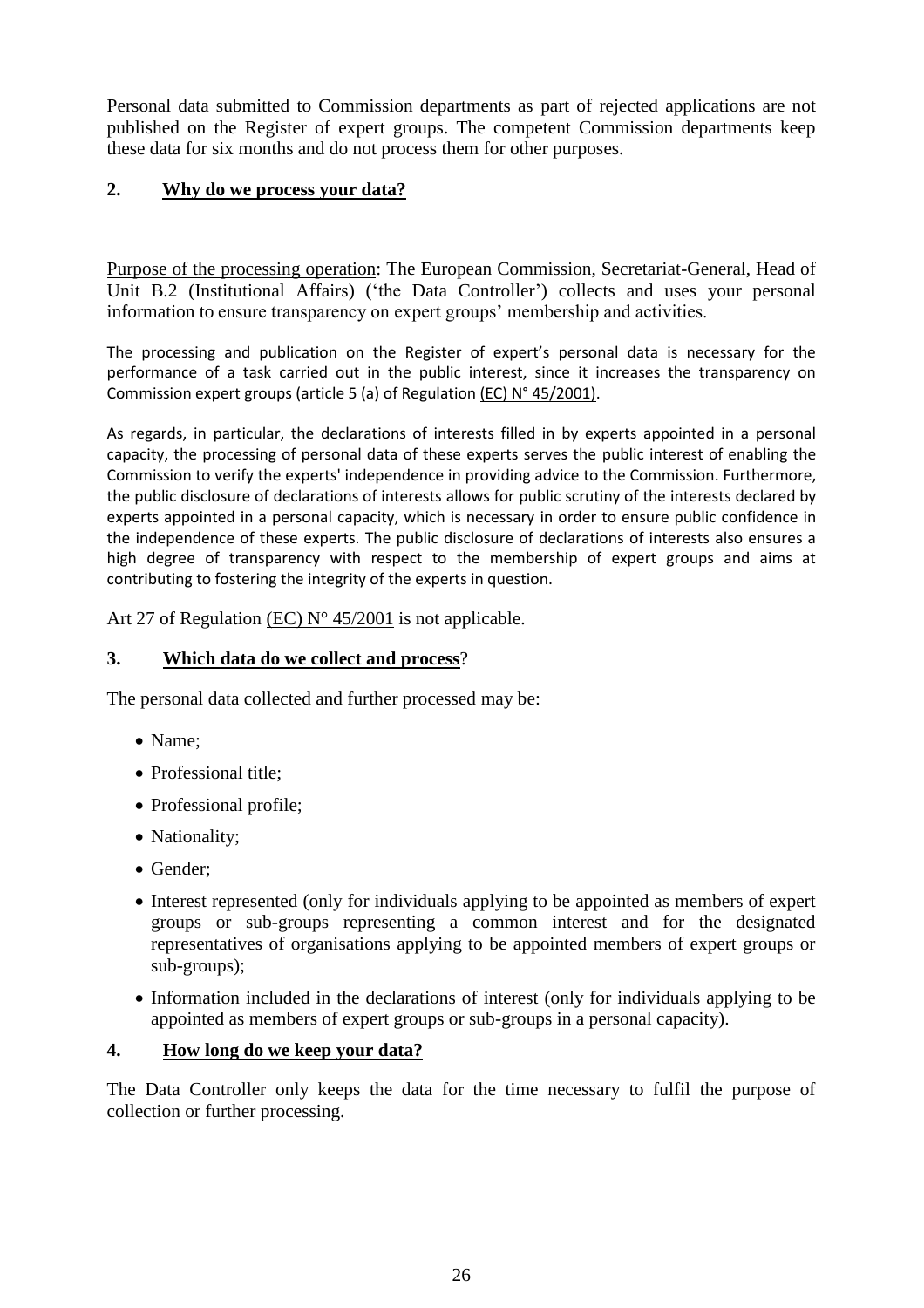When an individual is no longer participating in a group listed in the Register of expert groups, all personal information related to this individual is removed from the Register. The competent Commission departments keep personal information for 5 years after the date where relevant individuals cease to participate in the work of the group.

Declarations of interests of individuals appointed as members or alternate members in a personal capacity of expert groups or sub-groups are published on the Register as long as they are members.

When a group is closed down, it remains published in the Register of expert groups for five years, with the indication 'Closed'. During such time, personal information other than the above-mentioned declarations of interests is visible on the Register.

An XML file is created daily with all the information regarding active groups. All versions of this file, showing the situation of the Register as of the day it was created, are stored in a file server for 5 years.

# **5. How do we protect your data?**

All data in electronic format (e-mails, documents, uploaded batches of data etc.) are stored either on the servers of the European Commission or of its contractors, the operations of which abide by the European Commission's security decision of 16 August 2006 [C(2006) 3602] concerning the security of information systems used by the European Commission.

The Commission's contractors are bound by a specific contractual clause for any processing operations of your data on behalf of the Commission, and by the confidentiality obligations deriving from the transposition of Directive 95/46/CE.

# **6. Who has access to your data and to whom is it disclosed?**

Information collected is publicly available on the Register of expert groups.

The XML files referred to in point 4 are not available neither via the internal application of the Register or the public version of the Register, and are only accessible to a reduced number of users in the System Owner and System Supplier's teams.